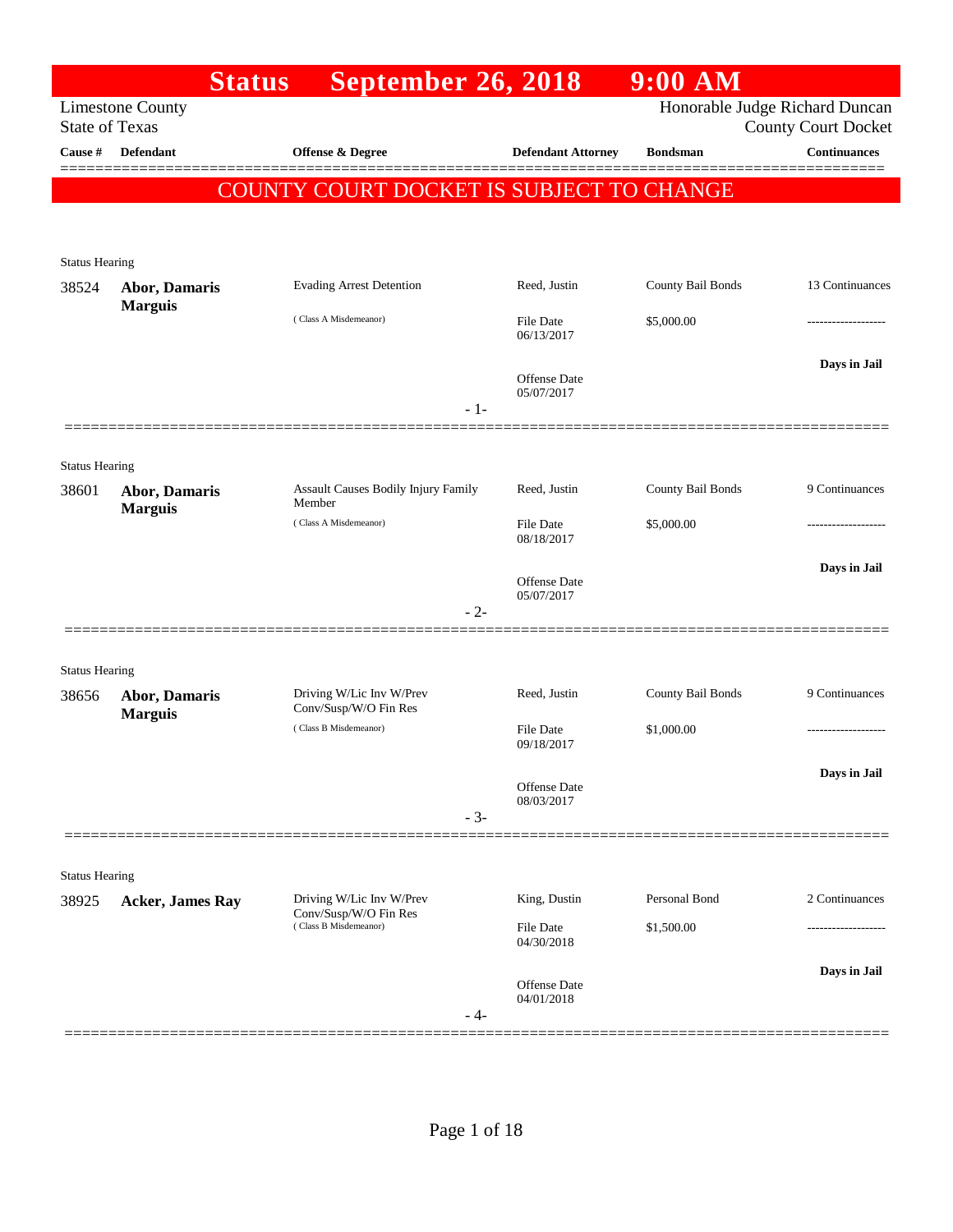|                       | <b>Status</b>                               | <b>September 26, 2018</b>                                                  |       |                                              | $9:00$ AM                       |                            |
|-----------------------|---------------------------------------------|----------------------------------------------------------------------------|-------|----------------------------------------------|---------------------------------|----------------------------|
| <b>State of Texas</b> | <b>Limestone County</b>                     |                                                                            |       |                                              | Honorable Judge Richard Duncan  | <b>County Court Docket</b> |
| Cause #               | <b>Defendant</b>                            | <b>Offense &amp; Degree</b>                                                |       | <b>Defendant Attorney</b>                    | <b>Bondsman</b>                 | <b>Continuances</b>        |
|                       |                                             | COUNTY COURT DOCKET IS SUBJECT TO CHANGE                                   |       |                                              |                                 |                            |
|                       |                                             |                                                                            |       |                                              |                                 |                            |
|                       |                                             |                                                                            |       |                                              |                                 |                            |
| Pre-trial Hearing     |                                             |                                                                            |       |                                              |                                 |                            |
| 38935                 | <b>Alaniz, Bailey Madison</b>               | Poss Marij <2oz<br>(Class B Misdemeanor)                                   |       | Tate, Greg<br><b>File Date</b><br>05/11/2018 | County Bail Bonds<br>\$2,000.00 | 3 Continuances             |
|                       |                                             |                                                                            |       | <b>Offense Date</b><br>04/20/2018            |                                 | Days in Jail               |
|                       |                                             |                                                                            | $-5-$ |                                              |                                 |                            |
|                       |                                             |                                                                            |       |                                              |                                 |                            |
| <b>Review Hearing</b> |                                             |                                                                            |       |                                              |                                 |                            |
| 38610                 | <b>Anderson, Bradley</b><br><b>Jeremiah</b> | Driving W/Lic Inv W/Prev<br>Conv/Susp/W/O Fin Res                          |       | Reed, Benjie                                 | Reed, Benjie                    | 9 Continuances             |
|                       |                                             | (Class B Misdemeanor)                                                      |       | <b>File Date</b><br>08/22/2017               | \$2,000.00                      |                            |
|                       |                                             |                                                                            |       | <b>Offense Date</b><br>07/15/2017            |                                 | Days in Jail               |
|                       |                                             |                                                                            | $-6-$ |                                              |                                 |                            |
|                       |                                             |                                                                            |       |                                              |                                 |                            |
| <b>Status Hearing</b> |                                             |                                                                            |       |                                              | Personal Bond                   | 2 Continuances             |
| 38998                 | <b>Badders, Cade</b><br><b>Matthew</b>      | Boating While Intoxicated                                                  |       | Reed, Benjie                                 |                                 |                            |
|                       |                                             | (Class B Misdemeanor)                                                      |       | <b>File Date</b><br>06/19/2018               | \$2,500.00                      |                            |
|                       |                                             |                                                                            |       |                                              |                                 | Days in Jail               |
|                       |                                             |                                                                            |       | Offense Date<br>05/05/2018                   |                                 |                            |
|                       |                                             |                                                                            | $-7-$ |                                              |                                 |                            |
|                       |                                             |                                                                            |       |                                              |                                 |                            |
| <b>Status Hearing</b> |                                             |                                                                            |       |                                              | Ace Bail Bonds - Crockett       |                            |
| 38677                 | Barco, Fatima Tina                          | Driving W/Lic Inv W/Prev<br>Conv/Susp/W/O Fin Res<br>(Class B Misdemeanor) |       |                                              |                                 | 1 Continuances             |
|                       |                                             |                                                                            |       | <b>File Date</b><br>10/02/2017               | \$1,000.00                      | ---------------            |
|                       |                                             |                                                                            |       |                                              |                                 | Days in Jail               |
|                       |                                             |                                                                            |       | <b>Offense Date</b><br>09/01/2017            |                                 |                            |
|                       |                                             |                                                                            | $-8-$ |                                              |                                 |                            |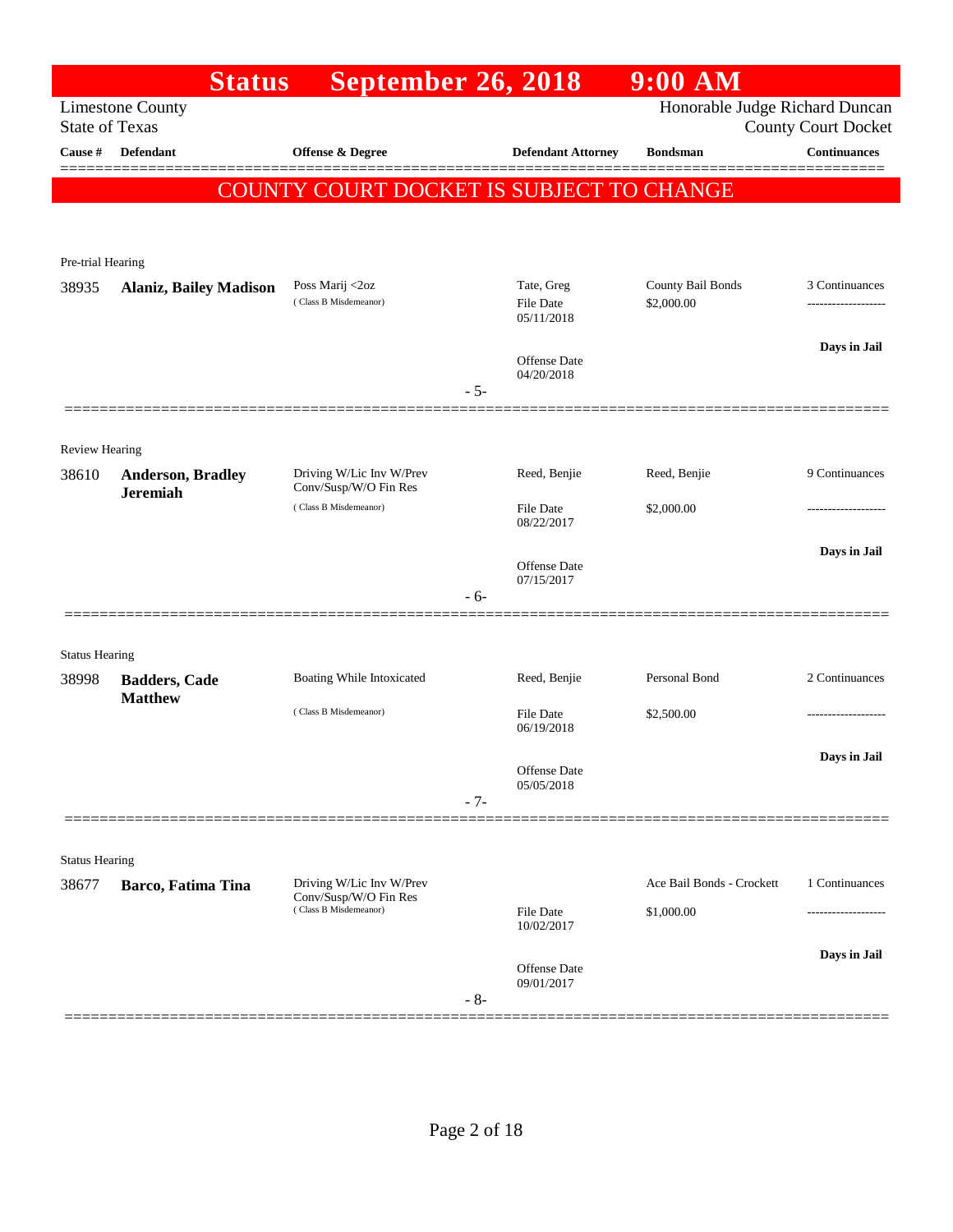|                       | <b>Status</b>                | <b>September 26, 2018</b>                                                  |        |                                | $9:00$ AM                      |                                |
|-----------------------|------------------------------|----------------------------------------------------------------------------|--------|--------------------------------|--------------------------------|--------------------------------|
| <b>State of Texas</b> | <b>Limestone County</b>      |                                                                            |        |                                | Honorable Judge Richard Duncan | <b>County Court Docket</b>     |
| Cause #               | Defendant                    | Offense & Degree                                                           |        | <b>Defendant Attorney</b>      | <b>Bondsman</b>                | <b>Continuances</b><br>======= |
|                       |                              | <b>COUNTY COURT DOCKET IS SUBJECT TO</b>                                   |        |                                | <b>CHANGE</b>                  |                                |
|                       |                              |                                                                            |        |                                |                                |                                |
| Plea Hearing          |                              |                                                                            |        |                                |                                |                                |
| 38666                 | <b>Bates, Ronnie Lynn</b>    | Viol Bond/Protective Order<br>(Class A Misdemeanor)                        |        | Tate, Greg                     | Personal Bond                  | 8 Continuances                 |
|                       |                              |                                                                            |        | <b>File Date</b><br>09/27/2017 | \$2,500.00                     | -----------------              |
|                       |                              |                                                                            |        | <b>Offense Date</b>            |                                | Days in Jail                   |
|                       |                              |                                                                            | $-9-$  | 09/16/2017                     |                                |                                |
|                       |                              |                                                                            |        |                                |                                |                                |
| Review Hearing        |                              |                                                                            |        |                                |                                |                                |
| 38267                 | <b>Beldin, Bryan Charles</b> | Driving W/Lic Inv W/Prev<br>Conv/Susp/W/O Fin Res<br>(Class B Misdemeanor) |        | Reed, Benjie                   | County Bail Bonds              | 19 Continuances                |
|                       |                              |                                                                            |        | <b>File Date</b><br>12/02/2016 | \$2,000.00                     | -------------------            |
|                       |                              |                                                                            |        | <b>Offense Date</b>            |                                | Days in Jail                   |
|                       |                              |                                                                            | $-10-$ | 10/14/2016                     |                                |                                |
|                       |                              |                                                                            |        |                                |                                |                                |
| <b>Review Hearing</b> |                              |                                                                            |        |                                |                                |                                |
| 38813                 | <b>Beldin, Bryan Charles</b> | Display Fictitious Motor Vehicle<br>Registration<br>(Class B Misdemeanor)  |        | Reed, Benjie                   | Reed, Benjie                   | 5 Continuances                 |
|                       |                              |                                                                            |        | <b>File Date</b><br>01/30/2018 | \$1,500.00                     |                                |
|                       |                              |                                                                            |        | Offense Date                   |                                | Days in Jail                   |
|                       |                              |                                                                            | $-11-$ | 12/20/2017                     |                                |                                |
|                       |                              |                                                                            |        |                                |                                |                                |
| <b>Review Hearing</b> |                              |                                                                            |        |                                |                                |                                |
| 38814                 | <b>Beldin, Bryan Charles</b> | Driving W/Lic Inv W/Prev<br>Conv/Susp/W/O Fin Res                          |        | Reed, Benjie                   | Reed, Benjie                   | 5 Continuances                 |
|                       |                              | (Class B Misdemeanor)                                                      |        | File Date<br>01/30/2018        | \$1,500.00                     |                                |
|                       |                              |                                                                            |        | Offense Date                   |                                | Days in Jail                   |
|                       |                              |                                                                            | $-12-$ | 12/20/2017                     |                                |                                |
|                       |                              |                                                                            |        |                                |                                |                                |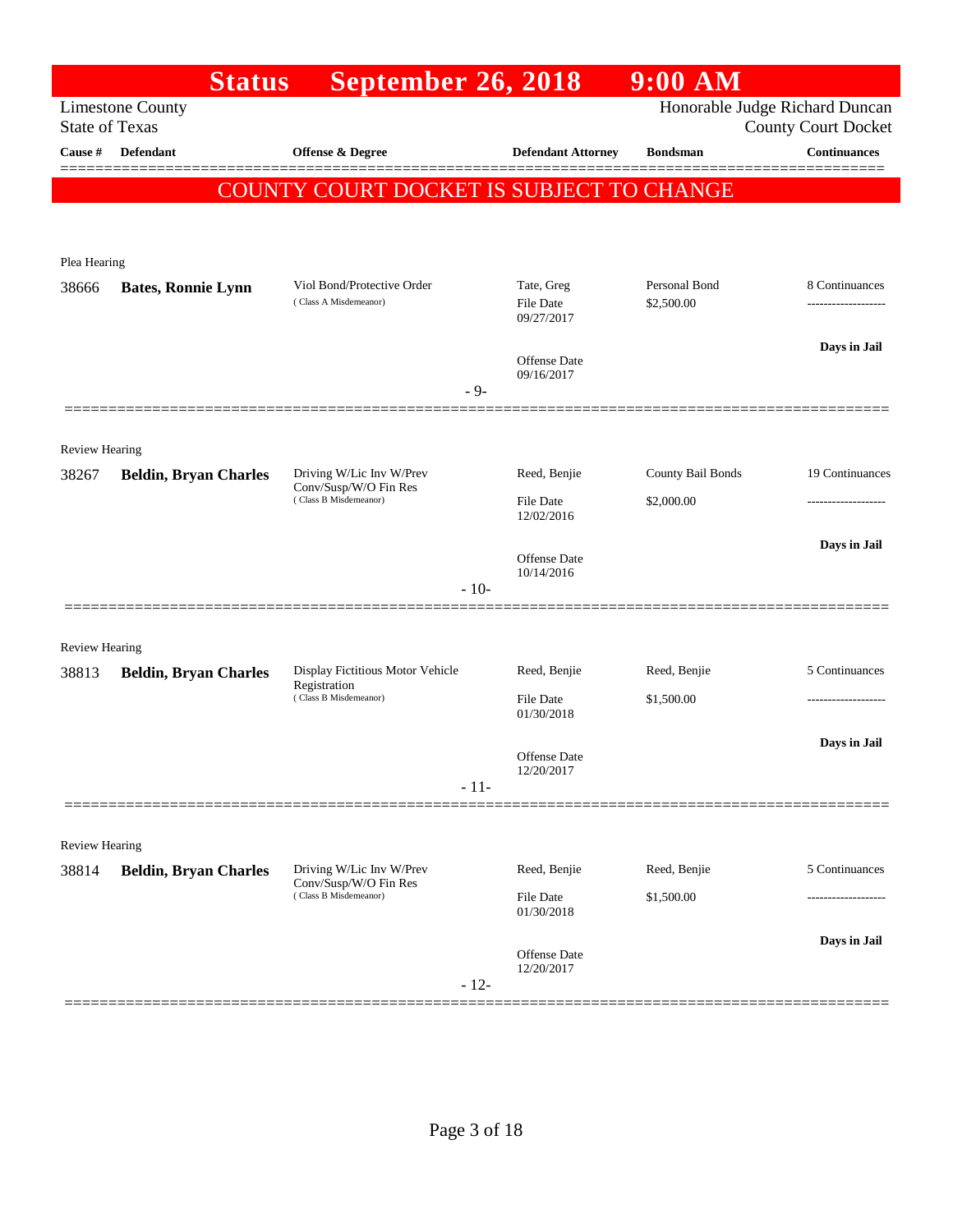|                                | <b>Status</b>                                 | <b>September 26, 2018</b>                     |                                   | $9:00$ AM           |                                                              |
|--------------------------------|-----------------------------------------------|-----------------------------------------------|-----------------------------------|---------------------|--------------------------------------------------------------|
| <b>State of Texas</b>          | <b>Limestone County</b>                       |                                               |                                   |                     | Honorable Judge Richard Duncan<br><b>County Court Docket</b> |
| Cause #                        | <b>Defendant</b>                              | <b>Offense &amp; Degree</b>                   | <b>Defendant Attorney</b>         | <b>Bondsman</b>     | <b>Continuances</b>                                          |
|                                |                                               | COUNTY COURT DOCKET IS SUBJECT TO CHANGE      |                                   |                     |                                                              |
|                                |                                               |                                               |                                   |                     |                                                              |
| <b>Review Hearing</b>          |                                               |                                               |                                   |                     |                                                              |
| 38801                          | <b>Bradshaw</b> , Deadrian<br><b>Jamarcus</b> | Poss Marij <2oz                               | Reed, Justin                      | Reed, Justin        | 3 Continuances                                               |
|                                |                                               | (Class B Misdemeanor)                         | <b>File Date</b><br>01/23/2018    | \$2,000.00          |                                                              |
|                                |                                               |                                               | <b>Offense Date</b><br>12/28/2017 |                     | <b>108 Days in Jail</b>                                      |
|                                |                                               | $-13-$                                        |                                   |                     |                                                              |
| <b>Status Hearing</b>          |                                               |                                               |                                   |                     |                                                              |
| 38999                          | <b>Brazzel</b> , Brittnie                     | Theft Prop >=\$100<\$750                      |                                   | County Bail Bonds   | 2 Continuances                                               |
|                                | Samantha                                      | (Class B Misdemeanor)                         | <b>File Date</b><br>06/19/2018    | \$2,000.00          | .                                                            |
|                                |                                               |                                               | <b>Offense Date</b><br>08/07/2017 |                     | Days in Jail                                                 |
|                                |                                               | $-14-$                                        |                                   |                     |                                                              |
| <b>Status Hearing</b>          |                                               |                                               |                                   |                     |                                                              |
| 38943                          | <b>Brooks, Stanley</b>                        | Assault Causes Bodily Injury Family<br>Member | Sanders, Raymond L.               | Freebird Bail Bonds | 2 Continuances                                               |
|                                | <b>Maurice</b>                                | (Class A Misdemeanor)                         | <b>File Date</b><br>05/16/2018    | \$3,000.00          |                                                              |
|                                |                                               |                                               | <b>Offense Date</b><br>04/13/2018 |                     | Days in Jail                                                 |
|                                |                                               | $-15-$                                        |                                   |                     |                                                              |
|                                |                                               |                                               |                                   |                     |                                                              |
| <b>Status Hearing</b><br>39028 | <b>Chambers, Joe Allen</b>                    | Criminal Mischief >=\$100<\$750               |                                   | County Bail Bonds   | 1 Continuances                                               |
|                                |                                               | (Class B Misdemeanor)                         | <b>File Date</b><br>07/19/2018    | \$1,000.00          | .                                                            |
|                                |                                               |                                               | <b>Offense Date</b><br>05/15/2018 |                     | Days in Jail                                                 |
|                                |                                               | $-16-$                                        |                                   |                     |                                                              |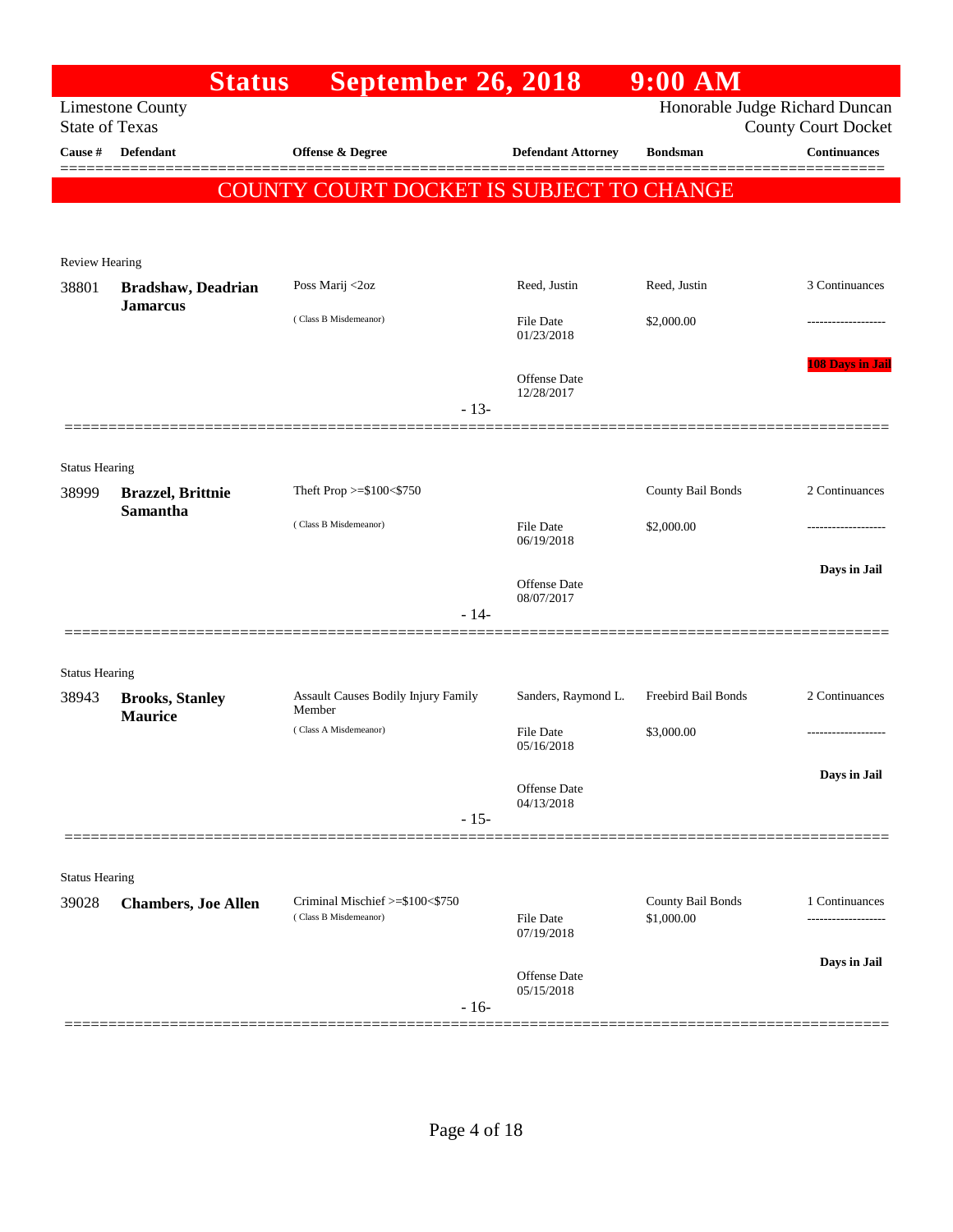|                                | <b>Status</b>                   | <b>September 26, 2018</b>                |                                   | $9:00$ AM                       |                                                              |
|--------------------------------|---------------------------------|------------------------------------------|-----------------------------------|---------------------------------|--------------------------------------------------------------|
| <b>State of Texas</b>          | <b>Limestone County</b>         |                                          |                                   |                                 | Honorable Judge Richard Duncan<br><b>County Court Docket</b> |
| Cause #                        | <b>Defendant</b>                | <b>Offense &amp; Degree</b>              | <b>Defendant Attorney</b>         | <b>Bondsman</b>                 | <b>Continuances</b>                                          |
|                                |                                 | COUNTY COURT DOCKET IS SUBJECT TO CHANGE |                                   |                                 |                                                              |
|                                |                                 |                                          |                                   |                                 |                                                              |
| <b>Status Hearing</b>          |                                 |                                          |                                   |                                 |                                                              |
| 39013                          | <b>Coleman, Rachel</b><br>Leigh | Driving While Intoxicated Bac >=0.15     | Reed, Benjie                      | Personal Bond                   | 1 Continuances                                               |
|                                |                                 | (Class A Misdemeanor)                    | File Date<br>07/13/2018           | \$2,000.00                      |                                                              |
|                                |                                 | $-17-$                                   | <b>Offense Date</b><br>11/29/2017 |                                 | Days in Jail                                                 |
|                                |                                 |                                          |                                   |                                 |                                                              |
| Plea Hearing                   |                                 |                                          |                                   |                                 |                                                              |
| 38952                          | <b>Costello, Chase Phillip</b>  | Harrassment<br>(Class B Misdemeanor)     | Reed, Benjie<br><b>File Date</b>  | County Bail Bonds<br>\$1,000.00 | 3 Continuances                                               |
|                                |                                 |                                          | 05/18/2018                        |                                 |                                                              |
|                                |                                 |                                          | <b>Offense</b> Date<br>02/21/2018 |                                 | Days in Jail                                                 |
|                                |                                 | $-18-$                                   |                                   |                                 |                                                              |
| <b>Status Hearing</b>          |                                 |                                          |                                   |                                 |                                                              |
| 38968                          | Dansby, Willie                  | Assault Cause Bodily Inj.                | Reed, Benjie                      | County Bail Bonds               | 2 Continuances                                               |
|                                | Lawrence, Jr.                   | (Class A Misdemeanor)                    | <b>File Date</b><br>05/30/2018    | \$3,000.00                      |                                                              |
|                                |                                 |                                          |                                   |                                 | Days in Jail                                                 |
|                                |                                 |                                          | Offense Date<br>04/13/2018        |                                 |                                                              |
|                                |                                 | $-19-$                                   |                                   |                                 |                                                              |
|                                |                                 |                                          |                                   |                                 |                                                              |
| <b>Status Hearing</b><br>39009 | Darby, Justin Jared             | Driving While Intoxicated                | Reed, Benjie                      | County Bail Bonds               | 1 Continuances                                               |
|                                |                                 | (Class B Misdemeanor)                    | <b>File Date</b><br>07/11/2018    | \$2,500.00                      |                                                              |
|                                |                                 |                                          | Offense Date<br>06/02/2018        |                                 | Days in Jail                                                 |
|                                |                                 | $-20-$                                   |                                   |                                 |                                                              |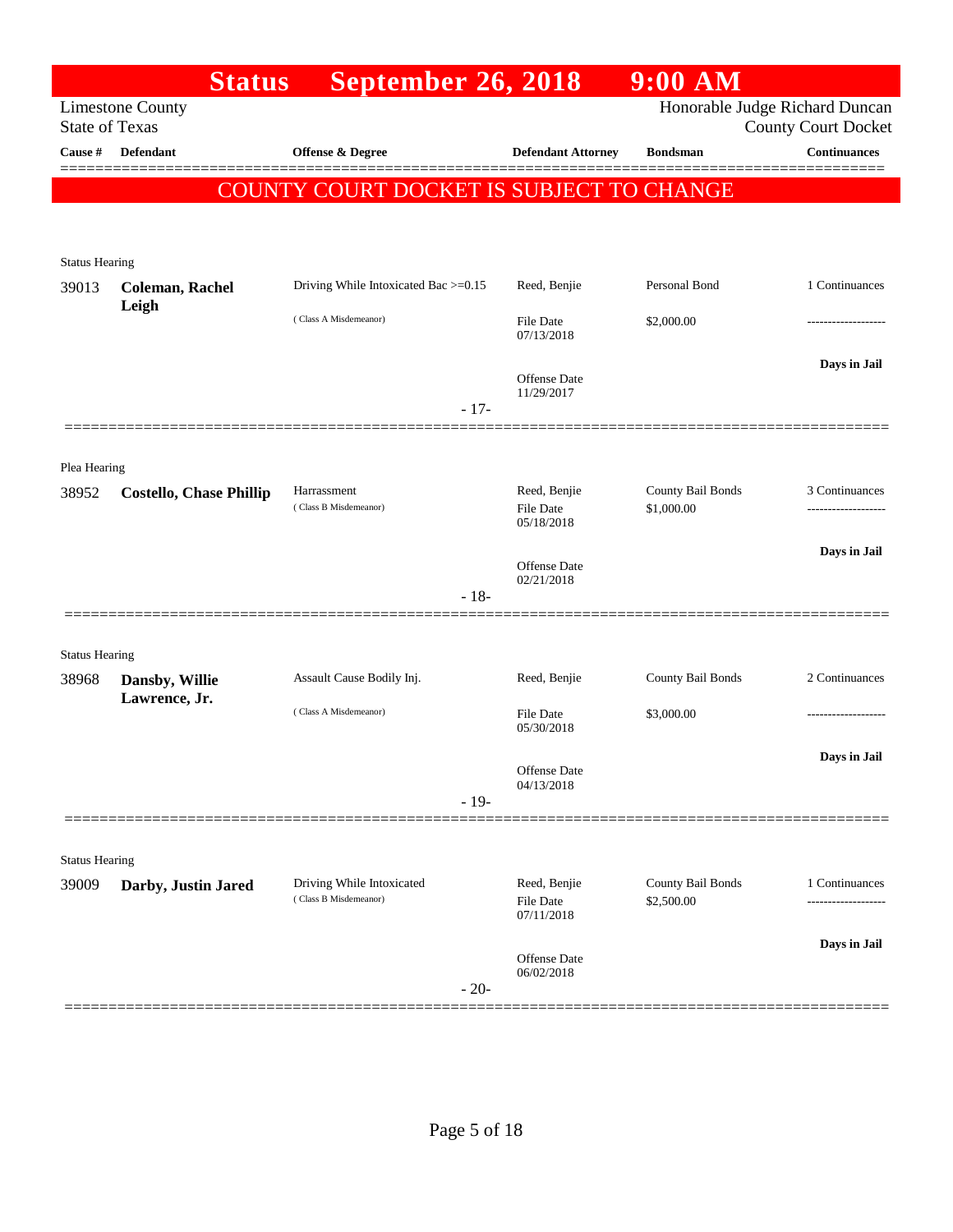|                         | <b>Status</b>           | September 26, 2018                                                     |                                      | 9:00 AM                         |                                                              |
|-------------------------|-------------------------|------------------------------------------------------------------------|--------------------------------------|---------------------------------|--------------------------------------------------------------|
| <b>State of Texas</b>   | <b>Limestone County</b> |                                                                        |                                      |                                 | Honorable Judge Richard Duncan<br><b>County Court Docket</b> |
| Cause #                 | <b>Defendant</b>        | <b>Offense &amp; Degree</b>                                            | <b>Defendant Attorney</b>            | <b>Bondsman</b>                 | <b>Continuances</b>                                          |
|                         |                         | COUNTY COURT DOCKET IS SUBJECT TO CHANGE                               |                                      |                                 |                                                              |
|                         |                         |                                                                        |                                      |                                 |                                                              |
|                         |                         |                                                                        |                                      |                                 |                                                              |
| Review Hearing          |                         |                                                                        |                                      |                                 |                                                              |
| 38372                   | Dixon, Kaitlyn Brooke   | Assault Causes Bodily Injury Family<br>Member<br>(Class A Misdemeanor) | Reed, Stephen M.<br><b>File Date</b> | County Bail Bonds<br>\$7,500.00 | 7 Continuances                                               |
|                         |                         |                                                                        | 02/17/2017                           |                                 |                                                              |
|                         |                         |                                                                        | Offense Date                         |                                 | Days in Jail                                                 |
|                         |                         |                                                                        | 01/21/2017                           |                                 |                                                              |
|                         |                         | $-21-$                                                                 |                                      |                                 |                                                              |
|                         |                         |                                                                        |                                      |                                 |                                                              |
| Review Hearing<br>38608 | Douglass, Mitchell      | Assault Causes Bodily Injury Family                                    |                                      | County Bail Bonds               | 2 Continuances                                               |
|                         | Geen                    | Member<br>(Class A Misdemeanor)                                        |                                      |                                 |                                                              |
|                         |                         |                                                                        | <b>File Date</b><br>08/21/2017       | \$3,000.00                      |                                                              |
|                         |                         |                                                                        |                                      |                                 | Days in Jail                                                 |
|                         |                         |                                                                        | Offense Date<br>07/11/2017           |                                 |                                                              |
|                         |                         | $-22-$                                                                 |                                      |                                 |                                                              |
| <b>Status Hearing</b>   |                         |                                                                        |                                      |                                 |                                                              |
| 38979                   | Dunham, Erin Leigh      | Poss Marij <2oz                                                        | Anderson-Donica,                     | County Bail Bonds               | 2 Continuances                                               |
|                         |                         | (Class B Misdemeanor)                                                  | Kerri K.<br><b>File Date</b>         | \$2,000.00                      |                                                              |
|                         |                         |                                                                        | 06/08/2018                           |                                 |                                                              |
|                         |                         |                                                                        | Offense Date                         |                                 | Days in Jail                                                 |
|                         |                         | $-23-$                                                                 | 05/08/2018                           |                                 |                                                              |
|                         |                         |                                                                        |                                      |                                 |                                                              |
|                         | Show Cause Hearing      |                                                                        |                                      |                                 |                                                              |
| 38643                   | <b>Eggins, Darious</b>  | Poss Marij <2oz                                                        |                                      | County Bail Bonds               | 0 Continuances                                               |
|                         | <b>Kenard</b>           | (Class B Misdemeanor)                                                  | <b>File Date</b>                     | \$2,000.00                      |                                                              |
|                         |                         |                                                                        | 09/08/2017                           |                                 |                                                              |
|                         |                         |                                                                        | Offense Date                         |                                 | Days in Jail                                                 |
|                         |                         | $-24-$                                                                 | 07/28/2017                           |                                 |                                                              |
|                         |                         |                                                                        |                                      |                                 |                                                              |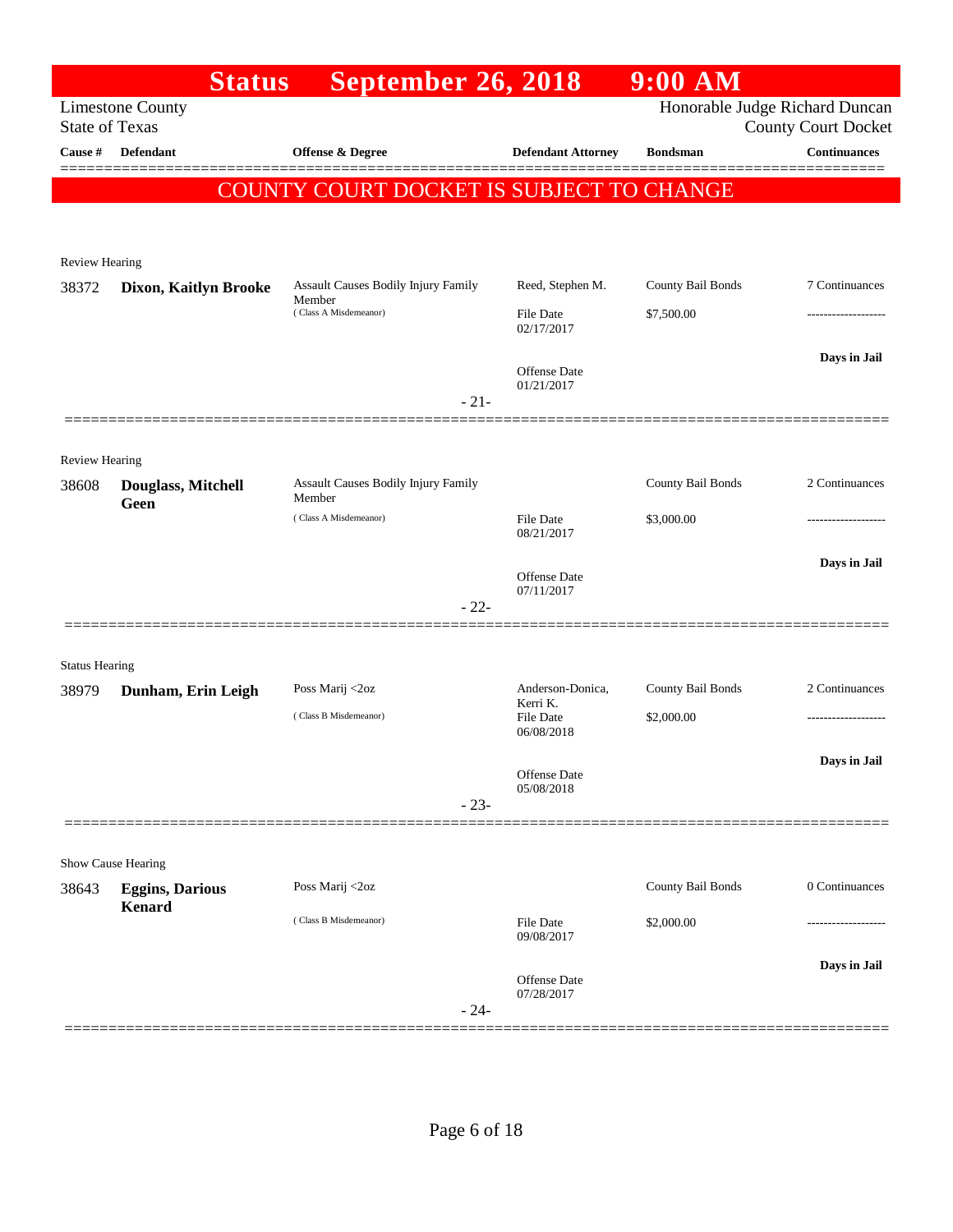|                       | <b>Status</b>                 | <b>September 26, 2018</b>                     |                                  | $9:00$ AM                         |                               |
|-----------------------|-------------------------------|-----------------------------------------------|----------------------------------|-----------------------------------|-------------------------------|
| <b>State of Texas</b> | <b>Limestone County</b>       |                                               |                                  | Honorable Judge Richard Duncan    | <b>County Court Docket</b>    |
| Cause #               | <b>Defendant</b>              | <b>Offense &amp; Degree</b>                   | <b>Defendant Attorney</b>        | <b>Bondsman</b>                   | <b>Continuances</b><br>====== |
|                       |                               | COUNTY COURT DOCKET IS SUBJECT TO CHANGE      |                                  |                                   |                               |
|                       |                               |                                               |                                  |                                   |                               |
| Pre-trial Hearing     |                               |                                               |                                  |                                   |                               |
| 38582                 | <b>Farris, Kyle Mitchell</b>  | Poss Marij <2oz<br>(Class B Misdemeanor)      | Reed, Benjie                     | County Bail Bonds<br>\$2,500.00   | 10 Continuances               |
|                       |                               |                                               | <b>File Date</b><br>07/25/2017   |                                   |                               |
|                       |                               |                                               | <b>Offense</b> Date              |                                   | Days in Jail                  |
|                       |                               | $-25-$                                        | 06/11/2017                       |                                   |                               |
|                       |                               |                                               |                                  |                                   |                               |
| <b>Status Hearing</b> |                               |                                               |                                  |                                   |                               |
| 38920                 | Ferguson, Daryl Glen,<br>Jr.  | Assault Causes Bodily Injury Family<br>Member | Reed, Justin                     | County Bail Bonds                 | 3 Continuances                |
|                       |                               | (Class A Misdemeanor)                         | <b>File Date</b><br>04/30/2018   | \$3,000.00                        | ---------------               |
|                       |                               |                                               | <b>Offense</b> Date              |                                   | Days in Jail                  |
|                       |                               | $-26-$                                        | 03/25/2018                       |                                   |                               |
|                       |                               |                                               |                                  |                                   |                               |
| <b>Review Hearing</b> |                               |                                               |                                  |                                   |                               |
| 38416                 | Forge, Anthony<br>Bernard, II | Assault Causes Bodily Injury Family<br>Member | Reed, Justin                     | Reed, Justin                      | 14 Continuances               |
|                       |                               | (Class A Misdemeanor)                         | <b>File Date</b><br>03/22/2017   | \$3,000.00                        | .                             |
|                       |                               |                                               |                                  |                                   | Days in Jail                  |
|                       |                               | $-27-$                                        | Offense Date<br>03/08/2017       |                                   |                               |
|                       |                               |                                               |                                  |                                   |                               |
| Plea Hearing          |                               |                                               |                                  |                                   |                               |
| 38466                 | Freeman, Leslie David         | Poss Cs Pg $3 < 28g$<br>(Class A Misdemeanor) | Reed, Benjie<br><b>File Date</b> | Freebird Bail Bonds<br>\$7,500.00 | 14 Continuances               |
|                       |                               |                                               | 05/04/2017                       |                                   |                               |
|                       |                               |                                               | Offense Date                     |                                   | Days in Jail                  |
|                       |                               | $-28-$                                        | 11/12/2016                       |                                   |                               |
|                       |                               |                                               |                                  |                                   |                               |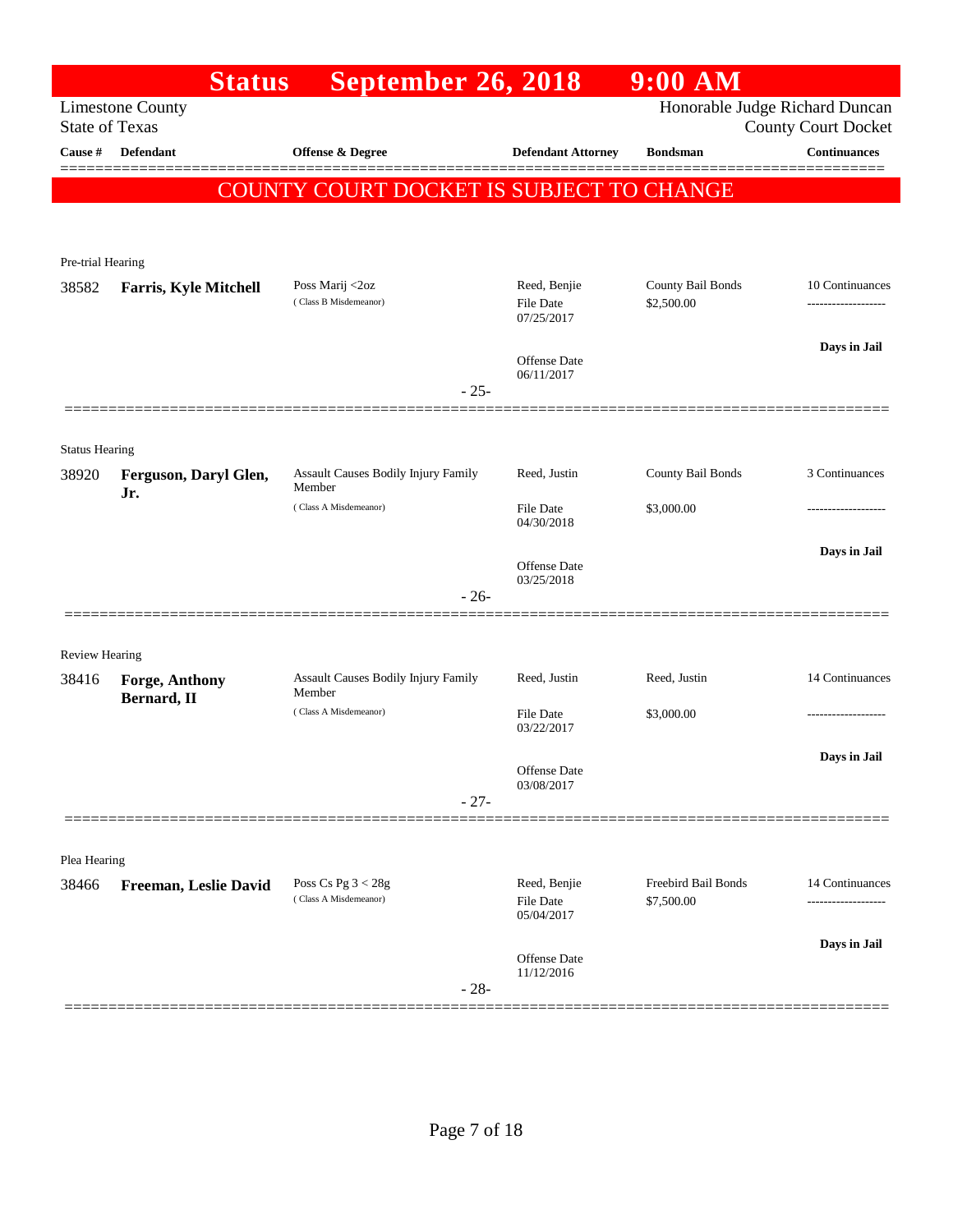|                       | <b>Status</b>           | <b>September 26, 2018</b>                           |                                   | $9:00$ AM                       |                                                              |
|-----------------------|-------------------------|-----------------------------------------------------|-----------------------------------|---------------------------------|--------------------------------------------------------------|
| <b>State of Texas</b> | <b>Limestone County</b> |                                                     |                                   |                                 | Honorable Judge Richard Duncan<br><b>County Court Docket</b> |
| Cause #               | <b>Defendant</b>        | <b>Offense &amp; Degree</b>                         | <b>Defendant Attorney</b>         | <b>Bondsman</b>                 | <b>Continuances</b>                                          |
|                       |                         | COUNTY COURT DOCKET IS SUBJECT TO CHANGE            |                                   |                                 |                                                              |
|                       |                         |                                                     |                                   |                                 |                                                              |
| Plea Hearing          |                         |                                                     |                                   |                                 |                                                              |
| 38607                 | Freeman, Leslie David   | Fail To Identify Fugitive Intent Give<br>False Info | Reed, Benjie                      | Reed, Benjie                    | 10 Continuances                                              |
|                       |                         | (Class A Misdemeanor)                               | <b>File Date</b><br>08/21/2017    | \$3,000.00                      |                                                              |
|                       |                         |                                                     | <b>Offense</b> Date<br>07/19/2017 |                                 | Days in Jail                                                 |
|                       |                         | $-29-$                                              |                                   |                                 |                                                              |
| <b>Status Hearing</b> |                         |                                                     |                                   |                                 |                                                              |
| 39021                 | Freeman, Tyvon          | Poss Marij <2oz                                     | Dahlenburg, Michael               | County Bail Bonds               | 1 Continuances                                               |
|                       | Ramone                  | (Class B Misdemeanor)                               | File Date<br>07/17/2018           | \$2,000.00                      |                                                              |
|                       |                         |                                                     | Offense Date                      |                                 | Days in Jail                                                 |
|                       |                         | $-30-$                                              | 06/25/2018                        |                                 |                                                              |
|                       |                         |                                                     |                                   |                                 |                                                              |
| <b>Status Hearing</b> |                         |                                                     |                                   |                                 |                                                              |
| 38955                 | Garcia, Cesar Cesareo   | Driving W/Lic Inv W/Prev<br>Conv/Susp/W/O Fin Res   | Reed, Justin                      | County Bail Bonds               | 3 Continuances                                               |
|                       |                         | (Class B Misdemeanor)                               | File Date<br>05/23/2018           | \$2,000.00                      | ------------------                                           |
|                       |                         |                                                     | Offense Date                      |                                 | Days in Jail                                                 |
|                       |                         | $-31-$                                              | 04/28/2018                        |                                 |                                                              |
|                       |                         |                                                     |                                   |                                 |                                                              |
| <b>Status Hearing</b> |                         |                                                     |                                   |                                 |                                                              |
| 38956                 | Garcia, Cesar Cesareo   | Poss Marij <2oz<br>(Class B Misdemeanor)            | Reed, Justin<br>File Date         | County Bail Bonds<br>\$2,000.00 | 3 Continuances                                               |
|                       |                         |                                                     | 05/23/2018                        |                                 |                                                              |
|                       |                         | $-32-$                                              | Offense Date<br>04/28/2018        |                                 | Days in Jail                                                 |
|                       |                         |                                                     |                                   |                                 |                                                              |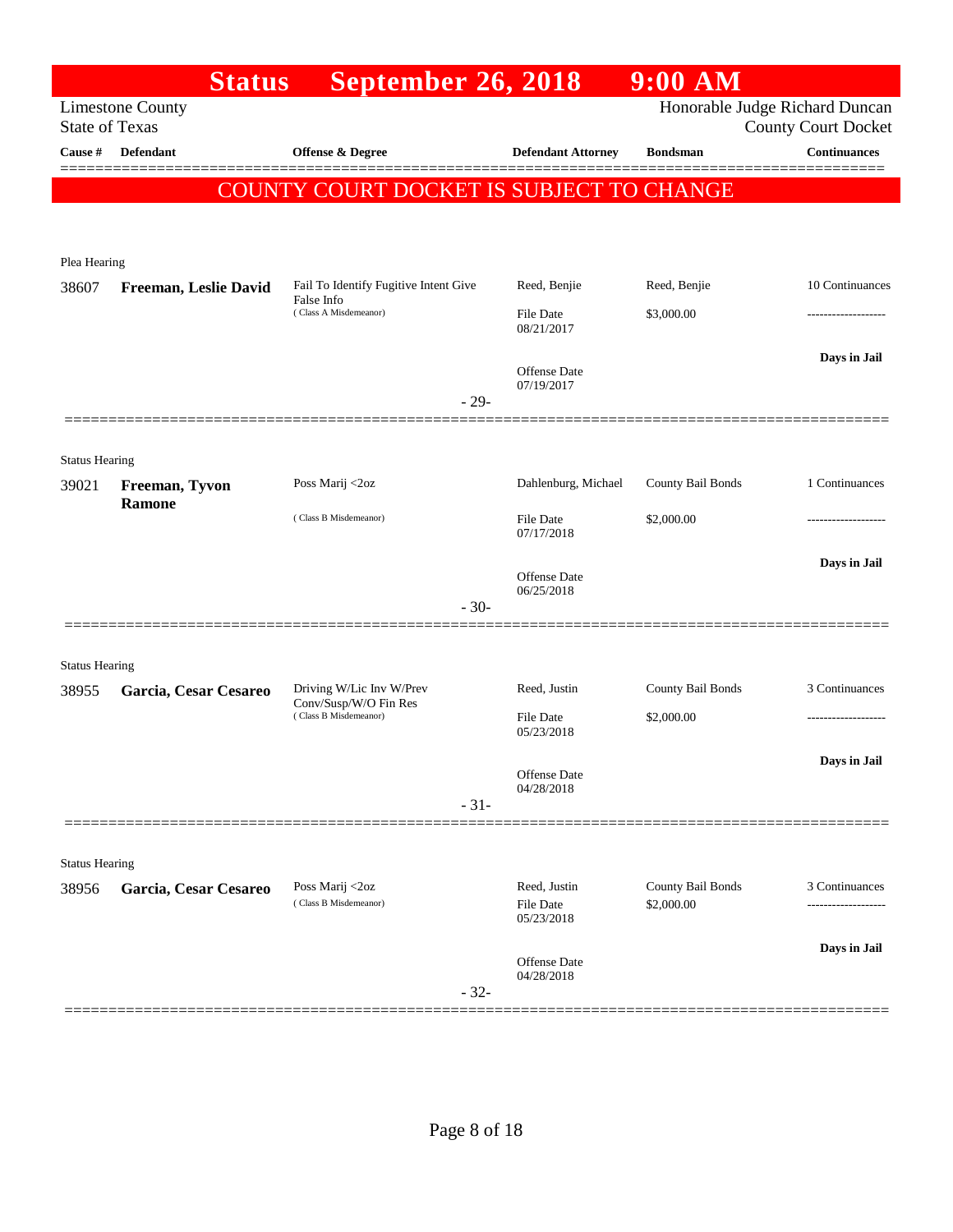|                       | <b>Status</b>               | <b>September 26, 2018</b>                |        |                                         | 9:00 AM                     |                                                              |
|-----------------------|-----------------------------|------------------------------------------|--------|-----------------------------------------|-----------------------------|--------------------------------------------------------------|
| <b>State of Texas</b> | <b>Limestone County</b>     |                                          |        |                                         |                             | Honorable Judge Richard Duncan<br><b>County Court Docket</b> |
| Cause #               | Defendant                   | Offense & Degree                         |        | <b>Defendant Attorney</b>               | <b>Bondsman</b>             | <b>Continuances</b>                                          |
|                       |                             | COUNTY COURT DOCKET IS SUBJECT TO CHANGE |        |                                         |                             | =======                                                      |
|                       |                             |                                          |        |                                         |                             |                                                              |
| <b>Status Hearing</b> |                             |                                          |        |                                         |                             |                                                              |
| 38934                 | <b>Gray, Travion Diquin</b> | Poss Marij <2oz                          |        |                                         | County Bail Bonds           | 2 Continuances                                               |
|                       |                             | (Class B Misdemeanor)                    |        | <b>File Date</b><br>05/11/2018          | \$2,000.00                  |                                                              |
|                       |                             |                                          |        | Offense Date                            |                             | Days in Jail                                                 |
|                       |                             |                                          | $-33-$ | 02/21/2018                              |                             |                                                              |
|                       |                             |                                          |        |                                         |                             |                                                              |
| <b>Status Hearing</b> |                             |                                          |        |                                         |                             |                                                              |
| 38946                 | Green, Amanda<br>Amador     | Poss Marij <2oz                          |        | Reed, Justin                            | Reed, Justin                | 3 Continuances                                               |
|                       |                             | (Class B Misdemeanor)                    |        | <b>File Date</b><br>05/18/2018          | \$2,000.00                  |                                                              |
|                       |                             |                                          |        | <b>Offense</b> Date                     |                             | Days in Jail                                                 |
|                       |                             |                                          | $-34-$ | 02/05/2018                              |                             |                                                              |
|                       |                             |                                          |        |                                         |                             |                                                              |
| <b>Status Hearing</b> |                             |                                          |        |                                         |                             |                                                              |
| 38835                 | <b>Guest, Andrew Chase</b>  | Harrassment<br>(Class B Misdemeanor)     |        | Sanders, Raymond L.<br><b>File Date</b> | Personal Bond<br>\$1,500.00 | 4 Continuances                                               |
|                       |                             |                                          |        | 02/21/2018                              |                             |                                                              |
|                       |                             |                                          |        | <b>Offense</b> Date                     |                             | Days in Jail                                                 |
|                       |                             |                                          | $-35-$ | 02/01/2018                              |                             |                                                              |
|                       |                             |                                          |        |                                         |                             |                                                              |
| <b>Status Hearing</b> |                             |                                          |        |                                         |                             | 2 Continuances                                               |
| 38996                 | Harbert, Demond<br>D'ondre  | Poss Marij <2oz                          |        |                                         | County Bail Bonds           |                                                              |
|                       |                             | (Class B Misdemeanor)                    |        | <b>File Date</b><br>06/15/2018          | \$2,000.00                  |                                                              |
|                       |                             |                                          |        |                                         |                             | Days in Jail                                                 |
|                       |                             |                                          | $-36-$ | Offense Date<br>02/17/2018              |                             |                                                              |
|                       |                             |                                          |        |                                         |                             |                                                              |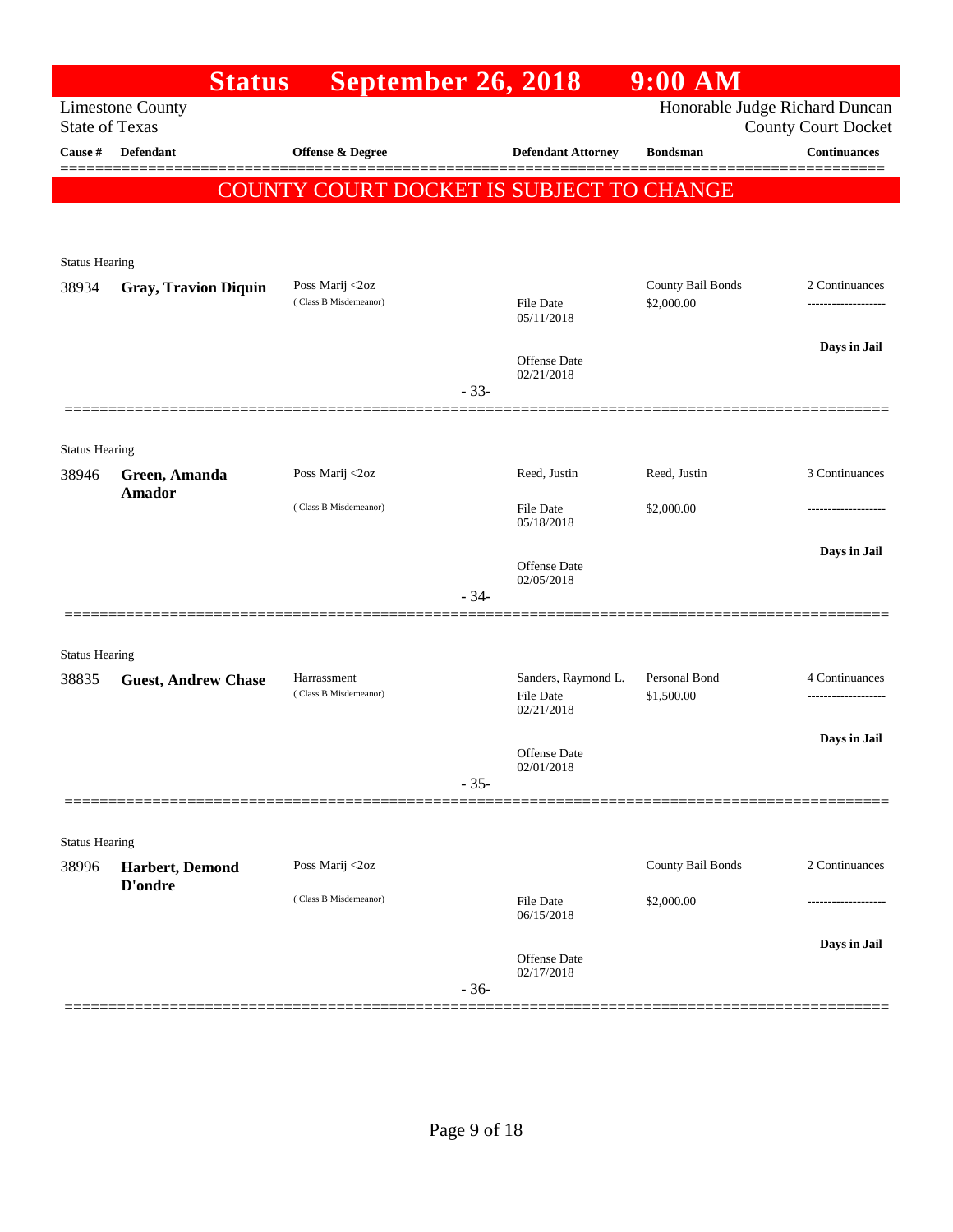|                                  | <b>Status</b>           | September 26, 2018                       |        |                                | $9:00$ AM         |                                                   |
|----------------------------------|-------------------------|------------------------------------------|--------|--------------------------------|-------------------|---------------------------------------------------|
|                                  | <b>Limestone County</b> |                                          |        |                                |                   | Honorable Judge Richard Duncan                    |
| <b>State of Texas</b><br>Cause # | <b>Defendant</b>        | <b>Offense &amp; Degree</b>              |        |                                | <b>Bondsman</b>   | <b>County Court Docket</b><br><b>Continuances</b> |
|                                  |                         |                                          |        | <b>Defendant Attorney</b>      |                   |                                                   |
|                                  |                         | COUNTY COURT DOCKET IS SUBJECT TO CHANGE |        |                                |                   |                                                   |
|                                  |                         |                                          |        |                                |                   |                                                   |
|                                  |                         |                                          |        |                                |                   |                                                   |
| <b>Status Hearing</b><br>39003   | Hudson, Deandre         | Poss Marij <2oz                          |        | Reed, Justin                   | County Bail Bonds | 1 Continuances                                    |
|                                  | <b>Shocore</b>          |                                          |        |                                |                   |                                                   |
|                                  |                         | (Class B Misdemeanor)                    |        | File Date<br>07/09/2018        | \$2,000.00        |                                                   |
|                                  |                         |                                          |        |                                |                   | Days in Jail                                      |
|                                  |                         |                                          |        | Offense Date<br>05/28/2018     |                   |                                                   |
|                                  |                         |                                          | $-37-$ |                                |                   |                                                   |
|                                  |                         |                                          |        |                                |                   |                                                   |
| <b>Status Hearing</b>            |                         |                                          |        |                                |                   |                                                   |
| 39004                            | Hudson, Deandre         | Unl Carrying Weapon                      |        | Reed, Justin                   | County Bail Bonds | 1 Continuances                                    |
|                                  | <b>Shocore</b>          | (Class A Misdemeanor)                    |        | File Date                      | \$2,500.00        |                                                   |
|                                  |                         |                                          |        | 07/09/2018                     |                   |                                                   |
|                                  |                         |                                          |        | <b>Offense Date</b>            |                   | Days in Jail                                      |
|                                  |                         |                                          | $-38-$ | 05/28/2018                     |                   |                                                   |
|                                  |                         |                                          |        |                                |                   |                                                   |
|                                  |                         |                                          |        |                                |                   |                                                   |
| <b>Status Hearing</b><br>38922   | Hutchison, Adam         | Driving W/Lic Inv W/Prev                 |        |                                | County Bail Bonds | 3 Continuances                                    |
|                                  | <b>Dontray</b>          | Conv/Susp/W/O Fin Res                    |        |                                |                   |                                                   |
|                                  |                         | (Class B Misdemeanor)                    |        | <b>File Date</b><br>04/30/2018 | \$2,000.00        |                                                   |
|                                  |                         |                                          |        |                                |                   | Days in Jail                                      |
|                                  |                         |                                          |        | Offense Date<br>03/19/2018     |                   |                                                   |
|                                  |                         |                                          | $-39-$ |                                |                   |                                                   |
|                                  |                         |                                          |        |                                |                   |                                                   |
| <b>Status Hearing</b>            |                         |                                          |        |                                |                   |                                                   |
| 38923                            | Hutchison, Adam         | Poss Marij <2oz                          |        |                                | County Bail Bonds | 3 Continuances                                    |
|                                  | <b>Dontray</b>          | (Class B Misdemeanor)                    |        | File Date                      | \$2,000.00        |                                                   |
|                                  |                         |                                          |        | 04/30/2018                     |                   |                                                   |
|                                  |                         |                                          |        | <b>Offense Date</b>            |                   | Days in Jail                                      |
|                                  |                         |                                          | $-40-$ | 03/19/2018                     |                   |                                                   |
|                                  |                         |                                          |        |                                |                   |                                                   |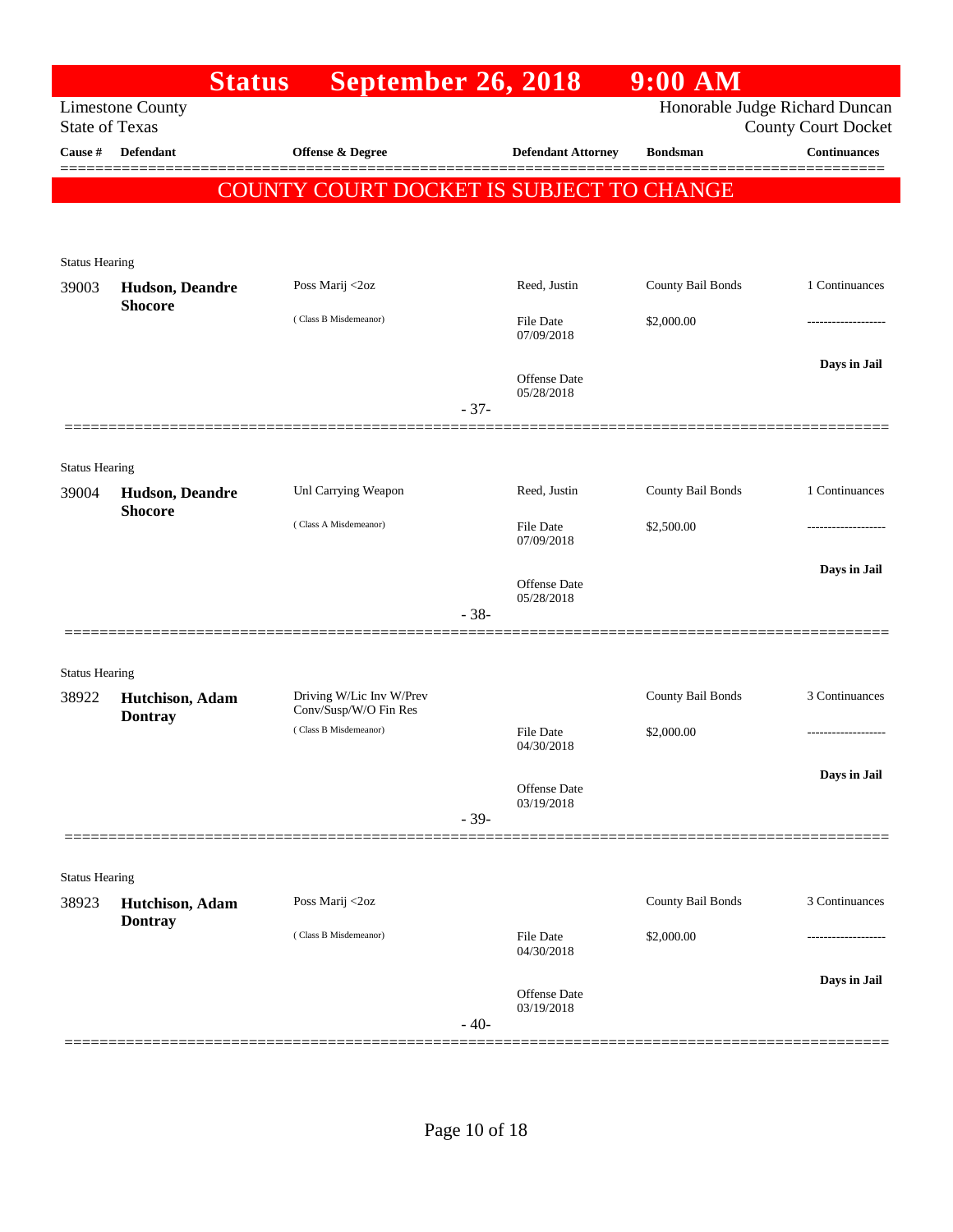|                                | <b>Status</b>                             | <b>September 26, 2018</b>                      |                                   | $9:00$ AM         |                                                   |
|--------------------------------|-------------------------------------------|------------------------------------------------|-----------------------------------|-------------------|---------------------------------------------------|
|                                | <b>Limestone County</b>                   |                                                |                                   |                   | Honorable Judge Richard Duncan                    |
| Cause #                        | <b>State of Texas</b><br><b>Defendant</b> | Offense & Degree                               | <b>Defendant Attorney</b>         | <b>Bondsman</b>   | <b>County Court Docket</b><br><b>Continuances</b> |
|                                |                                           |                                                |                                   |                   |                                                   |
|                                |                                           | COUNTY COURT DOCKET IS SUBJECT TO CHANGE       |                                   |                   |                                                   |
|                                |                                           |                                                |                                   |                   |                                                   |
| <b>Status Hearing</b>          |                                           |                                                |                                   |                   |                                                   |
| 38750                          | Jackson, Benjamin<br>Walter               | Criminal Trespass                              | Spivey, Shirley                   | County Bail Bonds | 4 Continuances                                    |
|                                |                                           | (Class B Misdemeanor)                          | File Date<br>12/07/2017           | \$2,000.00        |                                                   |
|                                |                                           |                                                |                                   |                   | Days in Jail                                      |
|                                |                                           |                                                | <b>Offense Date</b><br>10/07/2017 |                   |                                                   |
|                                |                                           | $-41-$                                         |                                   |                   |                                                   |
|                                |                                           |                                                |                                   |                   |                                                   |
| <b>Status Hearing</b>          |                                           |                                                |                                   |                   |                                                   |
| 38751                          | Jackson, Benjamin<br>Walter               | Theft Prop <\$100 W/Prev Conv                  | Spivey, Shirley                   | County Bail Bonds | 4 Continuances                                    |
|                                |                                           | (Class B Misdemeanor)                          | File Date<br>12/07/2017           | \$2,000.00        |                                                   |
|                                |                                           |                                                |                                   |                   | Days in Jail                                      |
|                                |                                           |                                                | <b>Offense Date</b><br>10/07/2017 |                   |                                                   |
|                                |                                           | - 42-                                          |                                   |                   |                                                   |
|                                |                                           |                                                |                                   |                   |                                                   |
| <b>Status Hearing</b><br>39020 | Jackson, James Ray,                       | Assault Causes Bodily Injury Family            | Reed, Stephen M.                  | Stephen Reed      | 1 Continuances                                    |
|                                | Jr.                                       | Member                                         |                                   |                   |                                                   |
|                                |                                           | (Class A Misdemeanor)                          | File Date<br>07/17/2018           | \$1,000.00        | .                                                 |
|                                |                                           |                                                | Offense Date                      |                   | Days in Jail                                      |
|                                |                                           |                                                | 06/14/2018                        |                   |                                                   |
|                                |                                           | $-43-$                                         |                                   |                   |                                                   |
| <b>Status Hearing</b>          |                                           |                                                |                                   |                   |                                                   |
| 39018                          | Keefer, William                           | Driving W/Lic Inv W/Prev                       |                                   | County Bail Bonds | 1 Continuances                                    |
|                                | Alonzo, III                               | Conv/Susp/W/O Fin Res<br>(Class B Misdemeanor) | <b>File Date</b>                  | \$1,500.00        | --------------                                    |
|                                |                                           |                                                | 07/17/2018                        |                   |                                                   |
|                                |                                           |                                                | <b>Offense Date</b>               |                   | Days in Jail                                      |
|                                |                                           | $-44-$                                         | 06/02/2018                        |                   |                                                   |
|                                |                                           |                                                |                                   |                   |                                                   |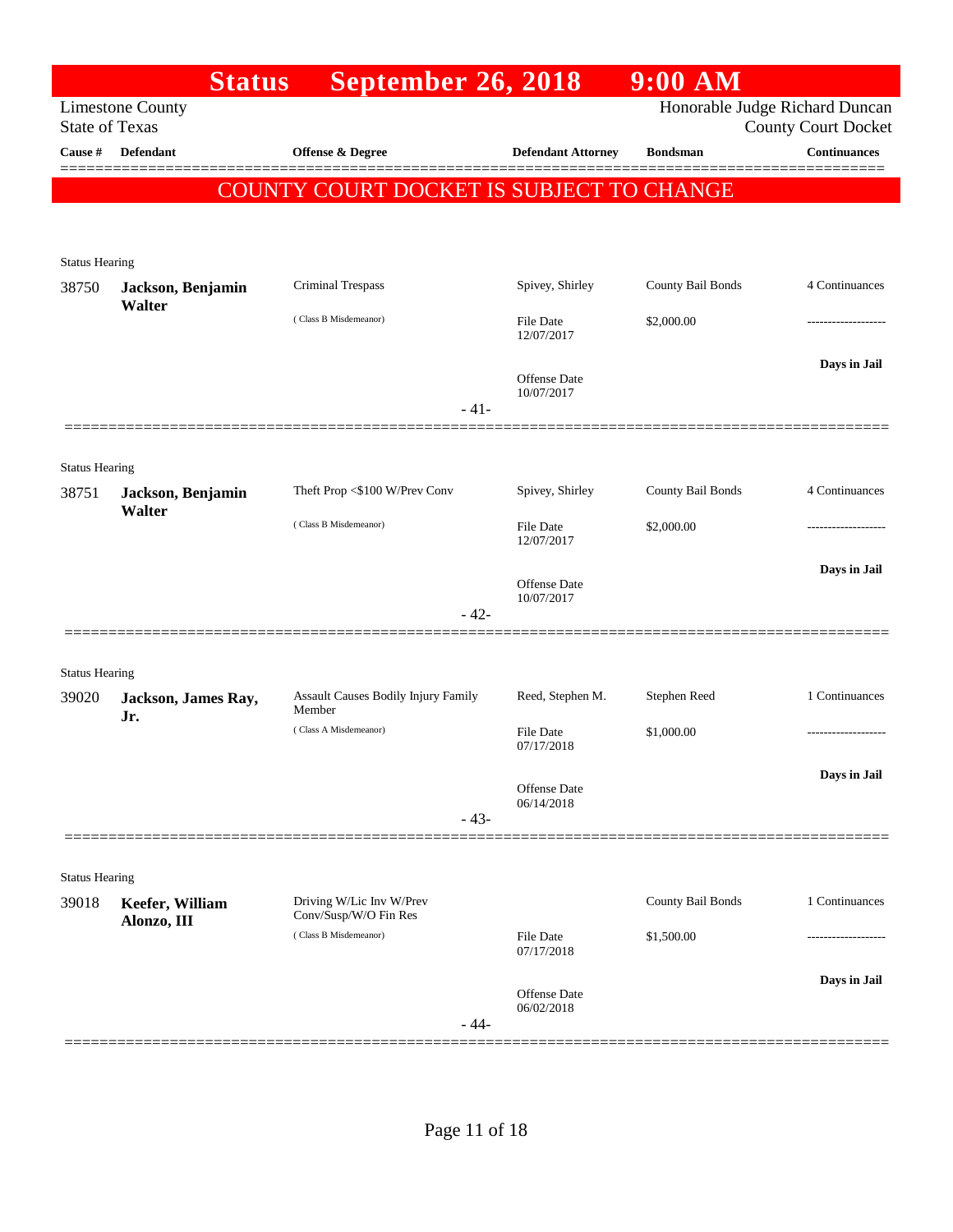| Honorable Judge Richard Duncan<br><b>Limestone County</b><br><b>State of Texas</b><br><b>County Court Docket</b><br><b>Continuances</b><br>Cause #<br><b>Defendant</b><br><b>Offense &amp; Degree</b><br><b>Defendant Attorney</b><br><b>Bondsman</b><br>COUNTY COURT DOCKET IS SUBJECT TO CHANGE<br><b>Status Hearing</b><br>Reed, Justin<br>County Bail Bonds<br>Poss Marij <2oz<br>5 Continuances<br>38790<br><b>Lang, James Barry</b><br>(Class B Misdemeanor)<br>\$2,000.00<br><b>File Date</b><br>-------------------<br>01/19/2018<br>Days in Jail<br><b>Offense Date</b><br>11/04/2017<br>$-45-$<br><b>Status Hearing</b><br>County Bail Bonds<br>Driving While Intoxicated 2nd<br>Moore, David E.<br>1 Continuances<br>39017<br>Lugo, Jaime Ibarra<br>(Class A Misdemeanor)<br>\$3,000.00<br><b>File Date</b><br>07/17/2018<br>Days in Jail<br>Offense Date<br>02/18/2018<br>$-46-$<br><b>Status Hearing</b><br>5 Continuances<br>Assault Causes Bodily Injury Family<br>Reed, Justin<br>Reed, Justin<br>38743<br>Maes, Terry John, II<br>Member<br>(Class A Misdemeanor)<br>\$5,000.00<br><b>File Date</b><br>-------------------<br>11/30/2017 |  |
|-----------------------------------------------------------------------------------------------------------------------------------------------------------------------------------------------------------------------------------------------------------------------------------------------------------------------------------------------------------------------------------------------------------------------------------------------------------------------------------------------------------------------------------------------------------------------------------------------------------------------------------------------------------------------------------------------------------------------------------------------------------------------------------------------------------------------------------------------------------------------------------------------------------------------------------------------------------------------------------------------------------------------------------------------------------------------------------------------------------------------------------------------------------|--|
|                                                                                                                                                                                                                                                                                                                                                                                                                                                                                                                                                                                                                                                                                                                                                                                                                                                                                                                                                                                                                                                                                                                                                           |  |
|                                                                                                                                                                                                                                                                                                                                                                                                                                                                                                                                                                                                                                                                                                                                                                                                                                                                                                                                                                                                                                                                                                                                                           |  |
|                                                                                                                                                                                                                                                                                                                                                                                                                                                                                                                                                                                                                                                                                                                                                                                                                                                                                                                                                                                                                                                                                                                                                           |  |
|                                                                                                                                                                                                                                                                                                                                                                                                                                                                                                                                                                                                                                                                                                                                                                                                                                                                                                                                                                                                                                                                                                                                                           |  |
|                                                                                                                                                                                                                                                                                                                                                                                                                                                                                                                                                                                                                                                                                                                                                                                                                                                                                                                                                                                                                                                                                                                                                           |  |
|                                                                                                                                                                                                                                                                                                                                                                                                                                                                                                                                                                                                                                                                                                                                                                                                                                                                                                                                                                                                                                                                                                                                                           |  |
|                                                                                                                                                                                                                                                                                                                                                                                                                                                                                                                                                                                                                                                                                                                                                                                                                                                                                                                                                                                                                                                                                                                                                           |  |
|                                                                                                                                                                                                                                                                                                                                                                                                                                                                                                                                                                                                                                                                                                                                                                                                                                                                                                                                                                                                                                                                                                                                                           |  |
|                                                                                                                                                                                                                                                                                                                                                                                                                                                                                                                                                                                                                                                                                                                                                                                                                                                                                                                                                                                                                                                                                                                                                           |  |
|                                                                                                                                                                                                                                                                                                                                                                                                                                                                                                                                                                                                                                                                                                                                                                                                                                                                                                                                                                                                                                                                                                                                                           |  |
|                                                                                                                                                                                                                                                                                                                                                                                                                                                                                                                                                                                                                                                                                                                                                                                                                                                                                                                                                                                                                                                                                                                                                           |  |
|                                                                                                                                                                                                                                                                                                                                                                                                                                                                                                                                                                                                                                                                                                                                                                                                                                                                                                                                                                                                                                                                                                                                                           |  |
|                                                                                                                                                                                                                                                                                                                                                                                                                                                                                                                                                                                                                                                                                                                                                                                                                                                                                                                                                                                                                                                                                                                                                           |  |
|                                                                                                                                                                                                                                                                                                                                                                                                                                                                                                                                                                                                                                                                                                                                                                                                                                                                                                                                                                                                                                                                                                                                                           |  |
|                                                                                                                                                                                                                                                                                                                                                                                                                                                                                                                                                                                                                                                                                                                                                                                                                                                                                                                                                                                                                                                                                                                                                           |  |
|                                                                                                                                                                                                                                                                                                                                                                                                                                                                                                                                                                                                                                                                                                                                                                                                                                                                                                                                                                                                                                                                                                                                                           |  |
|                                                                                                                                                                                                                                                                                                                                                                                                                                                                                                                                                                                                                                                                                                                                                                                                                                                                                                                                                                                                                                                                                                                                                           |  |
|                                                                                                                                                                                                                                                                                                                                                                                                                                                                                                                                                                                                                                                                                                                                                                                                                                                                                                                                                                                                                                                                                                                                                           |  |
|                                                                                                                                                                                                                                                                                                                                                                                                                                                                                                                                                                                                                                                                                                                                                                                                                                                                                                                                                                                                                                                                                                                                                           |  |
| Days in Jail                                                                                                                                                                                                                                                                                                                                                                                                                                                                                                                                                                                                                                                                                                                                                                                                                                                                                                                                                                                                                                                                                                                                              |  |
| Offense Date<br>11/02/2017                                                                                                                                                                                                                                                                                                                                                                                                                                                                                                                                                                                                                                                                                                                                                                                                                                                                                                                                                                                                                                                                                                                                |  |
| $-47-$                                                                                                                                                                                                                                                                                                                                                                                                                                                                                                                                                                                                                                                                                                                                                                                                                                                                                                                                                                                                                                                                                                                                                    |  |
|                                                                                                                                                                                                                                                                                                                                                                                                                                                                                                                                                                                                                                                                                                                                                                                                                                                                                                                                                                                                                                                                                                                                                           |  |
| <b>Status Hearing</b><br>4 Continuances<br>Fail To Id Fugitive From Justice Refuse<br>Reed, Justin<br>Reed, Justin<br>38776<br>Maes, Terry John, II                                                                                                                                                                                                                                                                                                                                                                                                                                                                                                                                                                                                                                                                                                                                                                                                                                                                                                                                                                                                       |  |
| To Give<br>(Class B Misdemeanor)<br>File Date<br>\$2,000.00                                                                                                                                                                                                                                                                                                                                                                                                                                                                                                                                                                                                                                                                                                                                                                                                                                                                                                                                                                                                                                                                                               |  |
| 01/03/2018                                                                                                                                                                                                                                                                                                                                                                                                                                                                                                                                                                                                                                                                                                                                                                                                                                                                                                                                                                                                                                                                                                                                                |  |
| Days in Jail<br>Offense Date<br>11/01/2017                                                                                                                                                                                                                                                                                                                                                                                                                                                                                                                                                                                                                                                                                                                                                                                                                                                                                                                                                                                                                                                                                                                |  |
| $-48-$                                                                                                                                                                                                                                                                                                                                                                                                                                                                                                                                                                                                                                                                                                                                                                                                                                                                                                                                                                                                                                                                                                                                                    |  |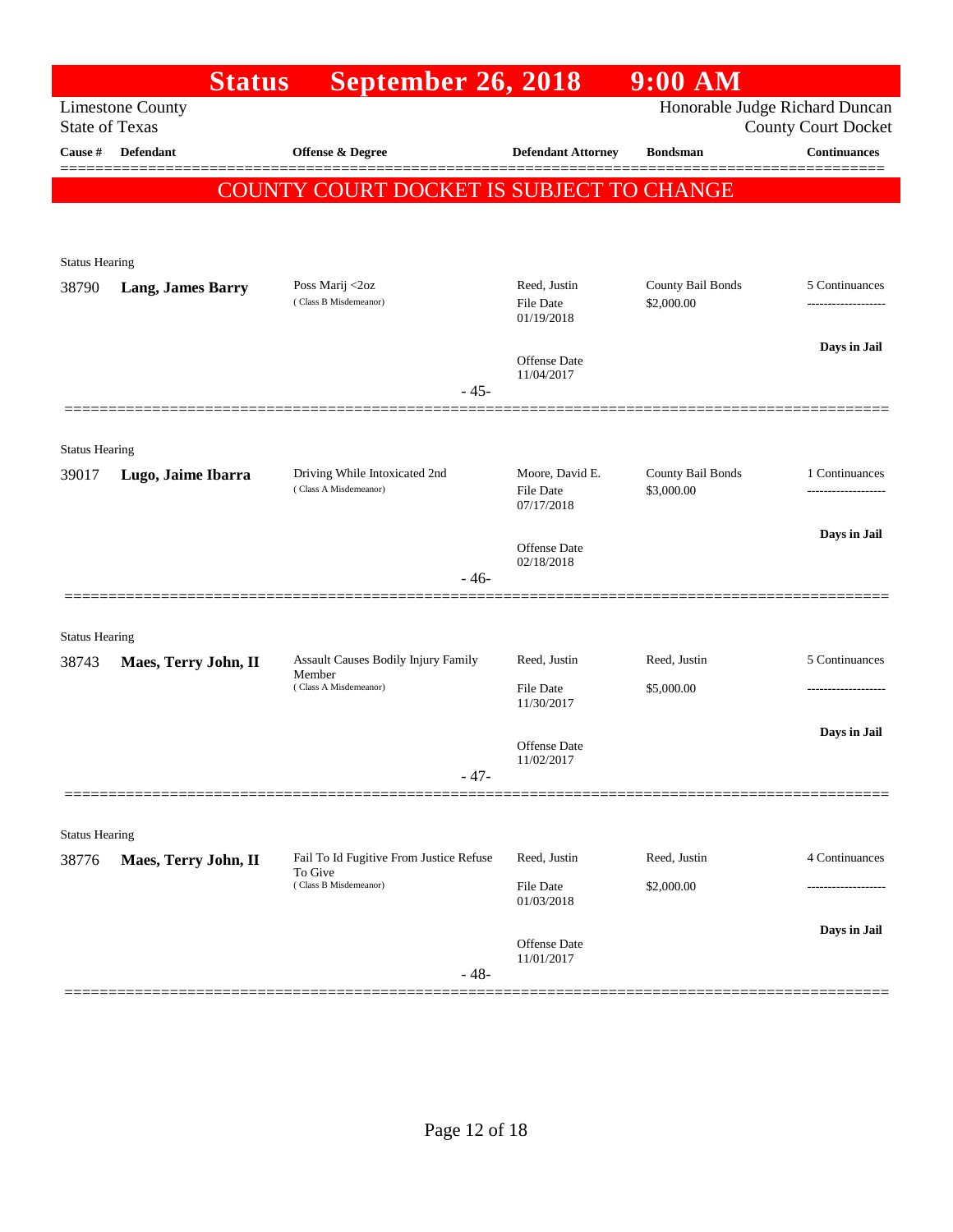|                       | <b>Status</b>                      | <b>September 26, 2018</b>                         |        |                                   | 9:00 AM           |                                                   |
|-----------------------|------------------------------------|---------------------------------------------------|--------|-----------------------------------|-------------------|---------------------------------------------------|
| <b>State of Texas</b> | <b>Limestone County</b>            |                                                   |        |                                   |                   | Honorable Judge Richard Duncan                    |
| Cause #               | <b>Defendant</b>                   | <b>Offense &amp; Degree</b>                       |        | <b>Defendant Attorney</b>         | <b>Bondsman</b>   | <b>County Court Docket</b><br><b>Continuances</b> |
|                       |                                    | <b>COUNTY COURT DOCKET IS SUBJECT TO CHANGE</b>   |        |                                   |                   |                                                   |
|                       |                                    |                                                   |        |                                   |                   |                                                   |
|                       |                                    |                                                   |        |                                   |                   |                                                   |
| <b>Status Hearing</b> |                                    |                                                   |        |                                   |                   |                                                   |
| 38777                 | Maes, Terry John, II               | Driving W/Lic Inv W/Prev<br>Conv/Susp/W/O Fin Res |        | Reed, Justin                      | Reed, Justin      | 4 Continuances                                    |
|                       |                                    | (Class B Misdemeanor)                             |        | <b>File Date</b><br>01/03/2018    | \$2,000.00        |                                                   |
|                       |                                    |                                                   |        | <b>Offense Date</b>               |                   | Days in Jail                                      |
|                       |                                    |                                                   | $-49-$ | 11/01/2017                        |                   |                                                   |
|                       |                                    |                                                   |        |                                   |                   |                                                   |
| <b>Status Hearing</b> |                                    |                                                   |        |                                   |                   |                                                   |
| 39005                 | Marler, Rachel                     | Poss Marij >2oz<=4oz                              |        | Reed, Benjie                      | Reed, Bobby       | 1 Continuances                                    |
|                       | Elyzabeth                          | (Class A Misdemeanor)                             |        |                                   |                   |                                                   |
|                       |                                    |                                                   |        | <b>File Date</b><br>07/09/2018    | \$5,000.00        |                                                   |
|                       |                                    |                                                   |        |                                   |                   | Days in Jail                                      |
|                       |                                    |                                                   |        | <b>Offense Date</b><br>06/02/2018 |                   |                                                   |
|                       |                                    |                                                   | $-50-$ |                                   |                   |                                                   |
|                       |                                    |                                                   |        |                                   |                   |                                                   |
| <b>Status Hearing</b> |                                    |                                                   |        |                                   |                   |                                                   |
| 38945                 | <b>McClendon</b> , Terris<br>Lee   | Poss Marij <2oz                                   |        | Reed, Justin                      | Reed, Justin      | 3 Continuances                                    |
|                       |                                    | (Class B Misdemeanor)                             |        | <b>File Date</b><br>05/18/2018    | \$1,000.00        |                                                   |
|                       |                                    |                                                   |        |                                   |                   | Days in Jail                                      |
|                       |                                    |                                                   |        | Offense Date<br>05/01/2018        |                   |                                                   |
|                       |                                    |                                                   | $-51-$ |                                   |                   |                                                   |
|                       |                                    |                                                   |        |                                   |                   |                                                   |
| <b>Status Hearing</b> |                                    |                                                   |        |                                   |                   |                                                   |
| 39024                 | <b>McDonald</b> , Davina<br>Louise | Driving While Intoxicated                         |        | Reed, Benjie                      | County Bail Bonds | 1 Continuances                                    |
|                       |                                    | (Class B Misdemeanor)                             |        | <b>File Date</b>                  | \$2,000.00        |                                                   |
|                       |                                    |                                                   |        | 07/17/2018                        |                   |                                                   |
|                       |                                    |                                                   |        | Offense Date                      |                   | Days in Jail                                      |
|                       |                                    |                                                   | $-52-$ | 02/17/2018                        |                   |                                                   |
|                       |                                    |                                                   |        |                                   |                   |                                                   |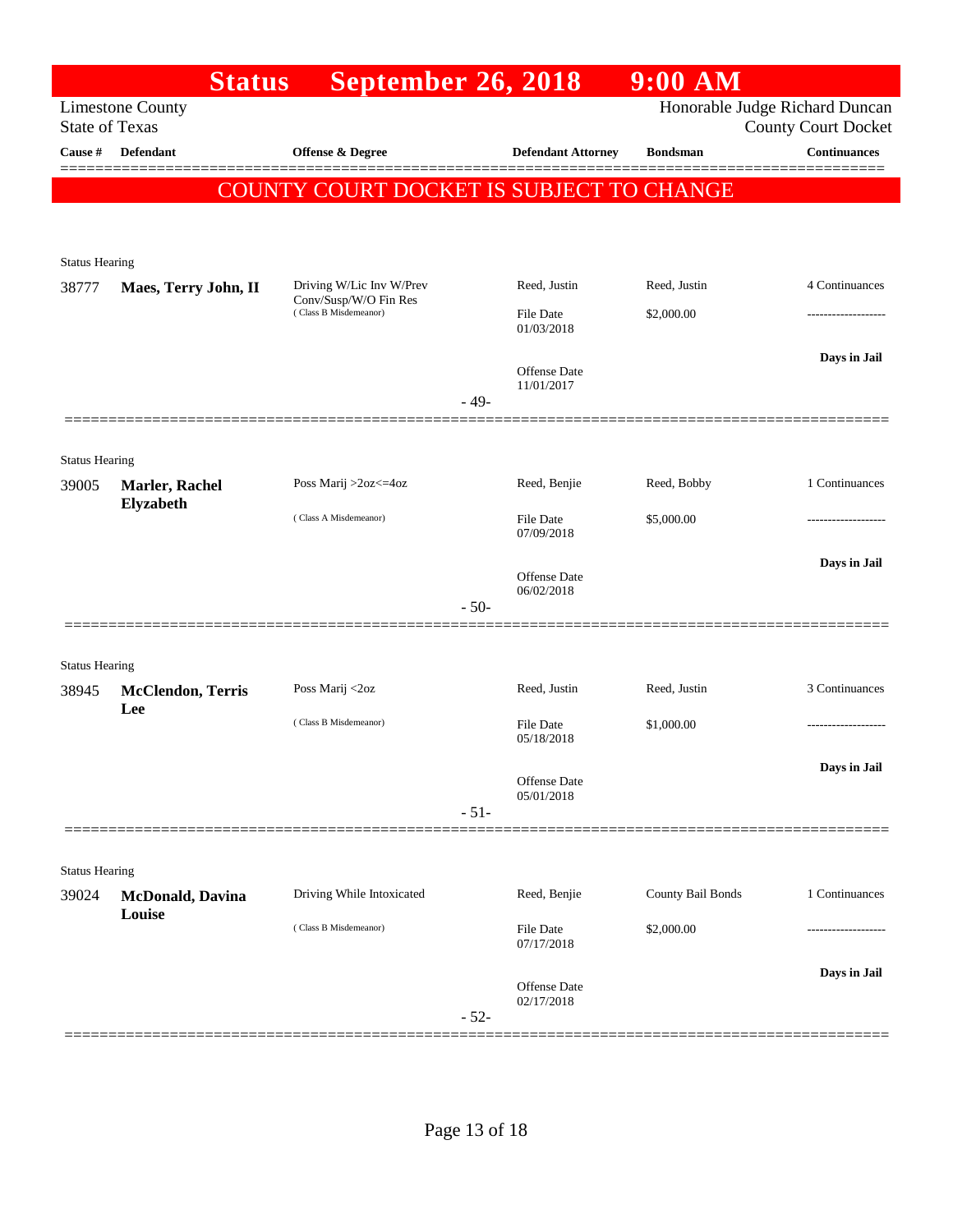|                                | <b>Status</b>             | <b>September 26, 2018</b>                |        |                                   | $9:00$ AM         |                                                              |
|--------------------------------|---------------------------|------------------------------------------|--------|-----------------------------------|-------------------|--------------------------------------------------------------|
| <b>State of Texas</b>          | <b>Limestone County</b>   |                                          |        |                                   |                   | Honorable Judge Richard Duncan<br><b>County Court Docket</b> |
| Cause #                        | <b>Defendant</b>          | <b>Offense &amp; Degree</b>              |        | <b>Defendant Attorney</b>         | <b>Bondsman</b>   | <b>Continuances</b>                                          |
|                                |                           | COUNTY COURT DOCKET IS SUBJECT TO CHANGE |        |                                   |                   |                                                              |
|                                |                           |                                          |        |                                   |                   |                                                              |
|                                |                           |                                          |        |                                   |                   |                                                              |
| <b>Status Hearing</b><br>38983 | Nino, Maricruz            | Poss Marij <2oz                          |        |                                   | County Bail Bonds | 2 Continuances                                               |
|                                |                           | (Class B Misdemeanor)                    |        | <b>File Date</b><br>06/08/2018    | \$2,000.00        | ------------------                                           |
|                                |                           |                                          |        |                                   |                   | Days in Jail                                                 |
|                                |                           |                                          |        | <b>Offense</b> Date<br>04/17/2018 |                   |                                                              |
|                                |                           |                                          | $-53-$ |                                   |                   |                                                              |
|                                |                           |                                          |        |                                   |                   |                                                              |
| Review Hearing<br>38817        | <b>Noel, Melondy Dawn</b> | Poss Marij <2oz                          |        | Dahlenburg, Michael               | County Bail Bonds | 3 Continuances                                               |
|                                |                           | (Class B Misdemeanor)                    |        | File Date<br>02/01/2018           | \$2,000.00        | ------------------                                           |
|                                |                           |                                          |        |                                   |                   | <b>131 Days in Jail</b>                                      |
|                                |                           |                                          |        | Offense Date<br>12/11/2017        |                   |                                                              |
|                                |                           |                                          | $-54-$ |                                   |                   |                                                              |
|                                |                           |                                          |        |                                   |                   |                                                              |
| <b>Status Hearing</b><br>38851 | <b>Owens, Jimmy Dale</b>  | Unl Carrying Weapon                      |        | Reed, Justin                      | Reed, Justin      | 4 Continuances                                               |
|                                |                           | (Class A Misdemeanor)                    |        | <b>File Date</b><br>03/09/2018    | \$3,000.00        |                                                              |
|                                |                           |                                          |        |                                   |                   | Days in Jail                                                 |
|                                |                           |                                          |        | Offense Date<br>09/18/2017        |                   |                                                              |
|                                |                           |                                          | $-55-$ |                                   |                   |                                                              |
|                                |                           |                                          |        |                                   |                   |                                                              |
| <b>Status Hearing</b>          |                           | Poss Marij <2oz                          |        | Reed, Justin                      | Reed, Justin      | 4 Continuances                                               |
| 38852                          | <b>Owens, Jimmy Dale</b>  | (Class B Misdemeanor)                    |        | <b>File Date</b><br>03/09/2018    | \$2,000.00        |                                                              |
|                                |                           |                                          |        |                                   |                   | Days in Jail                                                 |
|                                |                           |                                          |        | Offense Date<br>09/18/2017        |                   |                                                              |
|                                |                           |                                          | $-56-$ |                                   |                   |                                                              |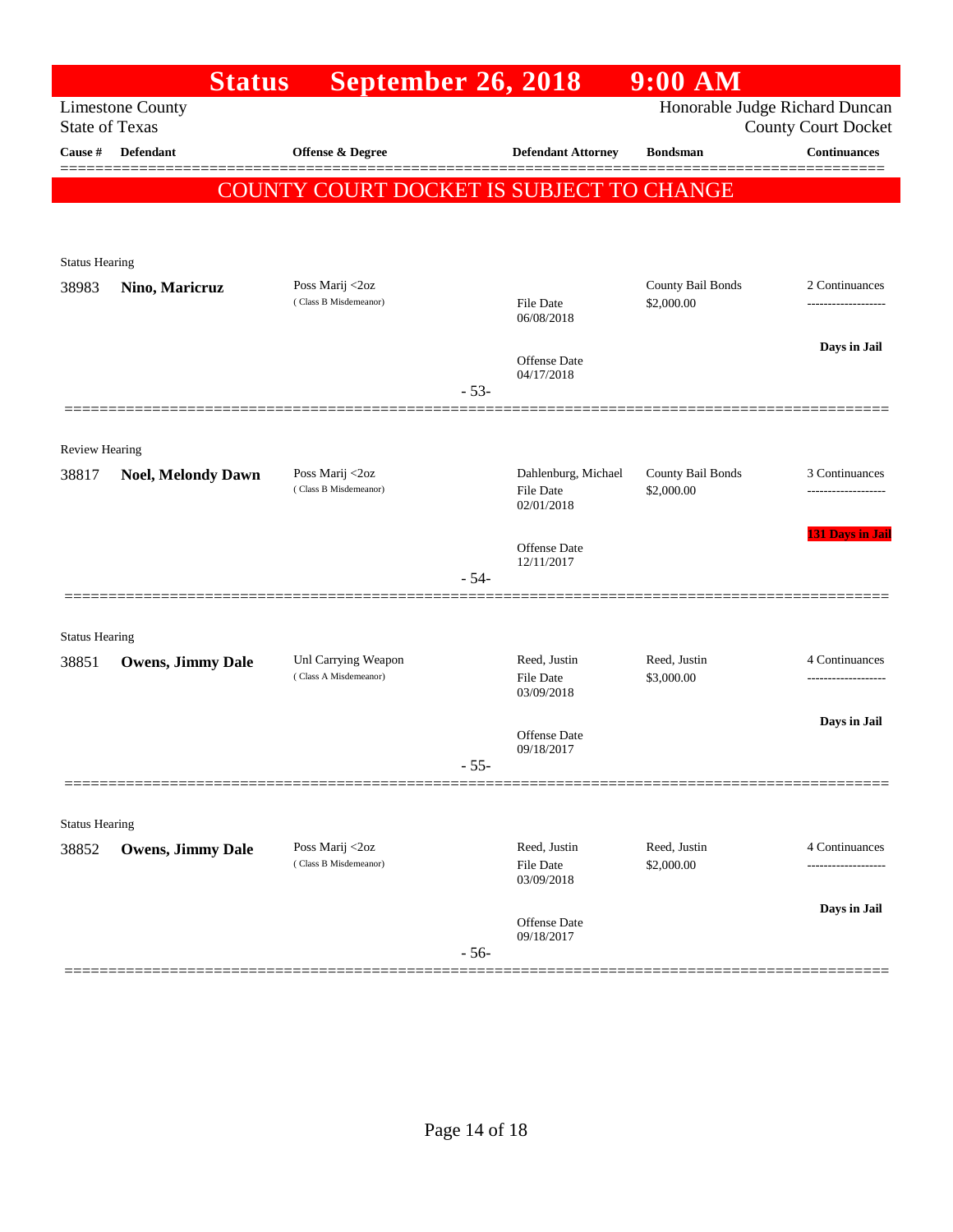|                                | <b>Status</b>           | <b>September 26, 2018</b>                          |                                         | $9:00$ AM                  |                                                              |
|--------------------------------|-------------------------|----------------------------------------------------|-----------------------------------------|----------------------------|--------------------------------------------------------------|
| <b>State of Texas</b>          | <b>Limestone County</b> |                                                    |                                         |                            | Honorable Judge Richard Duncan<br><b>County Court Docket</b> |
| Cause $\#$                     | Defendant               | <b>Offense &amp; Degree</b>                        | <b>Defendant Attorney</b>               | <b>Bondsman</b>            | <b>Continuances</b>                                          |
|                                |                         | COUNTY COURT DOCKET IS SUBJECT TO CHANGE           |                                         |                            |                                                              |
|                                |                         |                                                    |                                         |                            |                                                              |
| <b>Review Hearing</b>          |                         |                                                    |                                         |                            |                                                              |
| 38140                          | Perkins, Anna Sharp     | Driving W/Lic Inv W/Prev                           | Reed, Benjie                            |                            | 21 Continuances                                              |
|                                |                         | Conv/Susp/W/O Fin Res<br>(Class B Misdemeanor)     | <b>File Date</b><br>08/23/2016          |                            | ----------------                                             |
|                                |                         |                                                    | <b>Offense</b> Date<br>10/13/2015       |                            | Days in Jail                                                 |
|                                |                         | $-57-$                                             |                                         |                            |                                                              |
|                                |                         |                                                    |                                         |                            |                                                              |
| <b>Review Hearing</b><br>38431 | Powers, Christopher     | Terroristic Threat Causes Of Fear                  | Spivey, Shirley                         |                            | 12 Continuances                                              |
|                                |                         | <b>Imminet SBI</b><br>(Class B Misdemeanor)        | <b>File Date</b>                        |                            |                                                              |
|                                |                         |                                                    | 04/18/2017                              |                            |                                                              |
|                                |                         |                                                    | <b>Offense</b> Date<br>03/13/2017       |                            | Days in Jail                                                 |
|                                |                         | $-58-$                                             |                                         |                            |                                                              |
|                                |                         |                                                    |                                         |                            |                                                              |
| <b>Review Hearing</b>          |                         |                                                    |                                         |                            |                                                              |
| 38765                          | Powers, Christopher     | Assault Cause Bodily Inj.<br>(Class A Misdemeanor) | Spivey, Shirley<br><b>File Date</b>     |                            | 4 Continuances<br>                                           |
|                                |                         |                                                    | 12/13/2017                              |                            | Days in Jail                                                 |
|                                |                         |                                                    | Offense Date<br>08/18/2017              |                            |                                                              |
|                                |                         | $-59-$                                             |                                         |                            |                                                              |
|                                |                         |                                                    |                                         |                            |                                                              |
| <b>Status Hearing</b>          |                         |                                                    |                                         |                            |                                                              |
| 38936                          | Ray, Ja'cobrien Malik   | Poss Marij <2oz<br>(Class B Misdemeanor)           | Reed, Benjie<br>File Date<br>05/11/2018 | Reed, Benjie<br>\$2,000.00 | 3 Continuances                                               |
|                                |                         |                                                    | Offense Date                            |                            | Days in Jail                                                 |
|                                |                         | $-60-$                                             | 04/19/2018                              |                            |                                                              |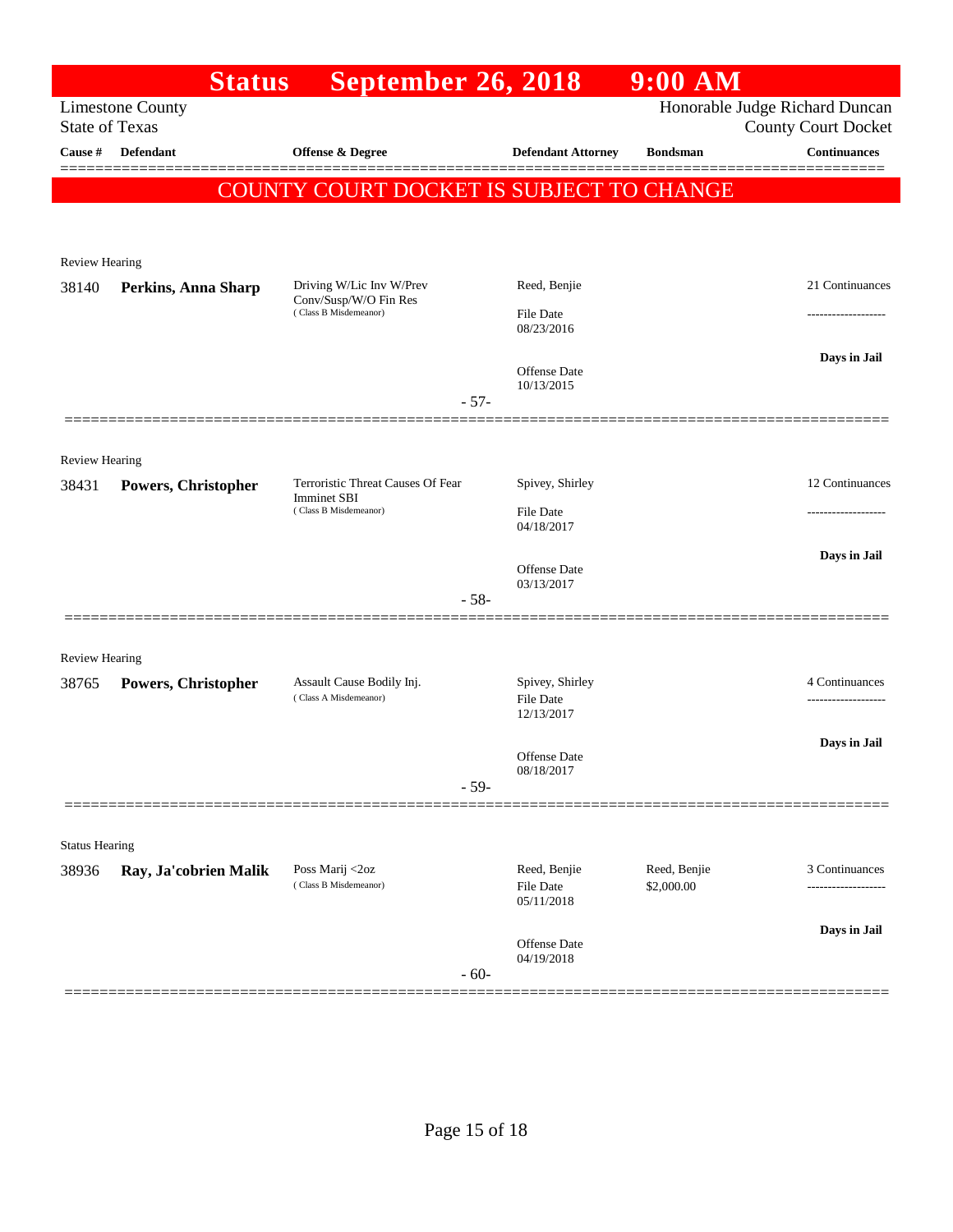|                       | <b>Status</b>               | <b>September 26, 2018</b>                          |        |                                                | 9:00 AM                         |                                                              |
|-----------------------|-----------------------------|----------------------------------------------------|--------|------------------------------------------------|---------------------------------|--------------------------------------------------------------|
| <b>State of Texas</b> | <b>Limestone County</b>     |                                                    |        |                                                |                                 | Honorable Judge Richard Duncan<br><b>County Court Docket</b> |
| Cause $\#$            | <b>Defendant</b>            | <b>Offense &amp; Degree</b>                        |        | <b>Defendant Attorney</b>                      | <b>Bondsman</b>                 | <b>Continuances</b>                                          |
|                       |                             | COUNTY COURT DOCKET IS SUBJECT TO CHANGE           |        |                                                |                                 |                                                              |
|                       |                             |                                                    |        |                                                |                                 |                                                              |
| <b>Status Hearing</b> |                             |                                                    |        |                                                |                                 |                                                              |
| 39023                 | Ray, Travoy Lamont          | Driving While Intoxicated<br>(Class B Misdemeanor) |        | Sanders, Raymond L.<br>File Date               | County Bail Bonds<br>\$3,000.00 | 1 Continuances                                               |
|                       |                             |                                                    |        | 07/17/2018                                     |                                 |                                                              |
|                       |                             |                                                    |        | Offense Date<br>04/19/2017                     |                                 | Days in Jail                                                 |
|                       |                             |                                                    | $-61-$ |                                                |                                 |                                                              |
|                       |                             |                                                    |        |                                                |                                 |                                                              |
| <b>Status Hearing</b> |                             |                                                    |        |                                                |                                 |                                                              |
| 38856                 | Reyes, Rosario Renea        | Driving While Intoxicated<br>(Class B Misdemeanor) |        | Reed, Benjie<br><b>File Date</b><br>03/12/2018 | County Bail Bonds<br>\$2,000.00 | 5 Continuances                                               |
|                       |                             |                                                    |        |                                                |                                 | Days in Jail                                                 |
|                       |                             |                                                    |        | Offense Date<br>02/18/2018                     |                                 |                                                              |
|                       |                             |                                                    | $-62-$ |                                                |                                 |                                                              |
| <b>Status Hearing</b> |                             |                                                    |        |                                                |                                 |                                                              |
| 38873                 | <b>Rossmoine, Nathaniel</b> | Assault Cause Bodily Inj.                          |        | Reed, Justin                                   | Reed, Justin                    | 4 Continuances                                               |
|                       | <b>Emerson</b>              | (Class A Misdemeanor)                              |        | <b>File Date</b>                               | \$3,000.00                      |                                                              |
|                       |                             |                                                    |        | 04/10/2018                                     |                                 |                                                              |
|                       |                             |                                                    |        | <b>Offense</b> Date                            |                                 | Days in Jail                                                 |
|                       |                             |                                                    | $-63-$ | 03/01/2018                                     |                                 |                                                              |
|                       |                             |                                                    |        |                                                |                                 |                                                              |
| <b>Status Hearing</b> |                             |                                                    |        |                                                |                                 |                                                              |
| 38912                 | Salazar, Jose<br>Guadalupe  | Poss Marij <2oz                                    |        | Martinez, Armando<br>G.                        | County Bail Bonds               | 3 Continuances                                               |
|                       |                             | (Class B Misdemeanor)                              |        | <b>File Date</b><br>04/26/2018                 | \$2,000.00                      |                                                              |
|                       |                             |                                                    |        |                                                |                                 | Days in Jail                                                 |
|                       |                             |                                                    | $-64-$ | Offense Date<br>03/17/2018                     |                                 |                                                              |
|                       |                             |                                                    |        |                                                |                                 |                                                              |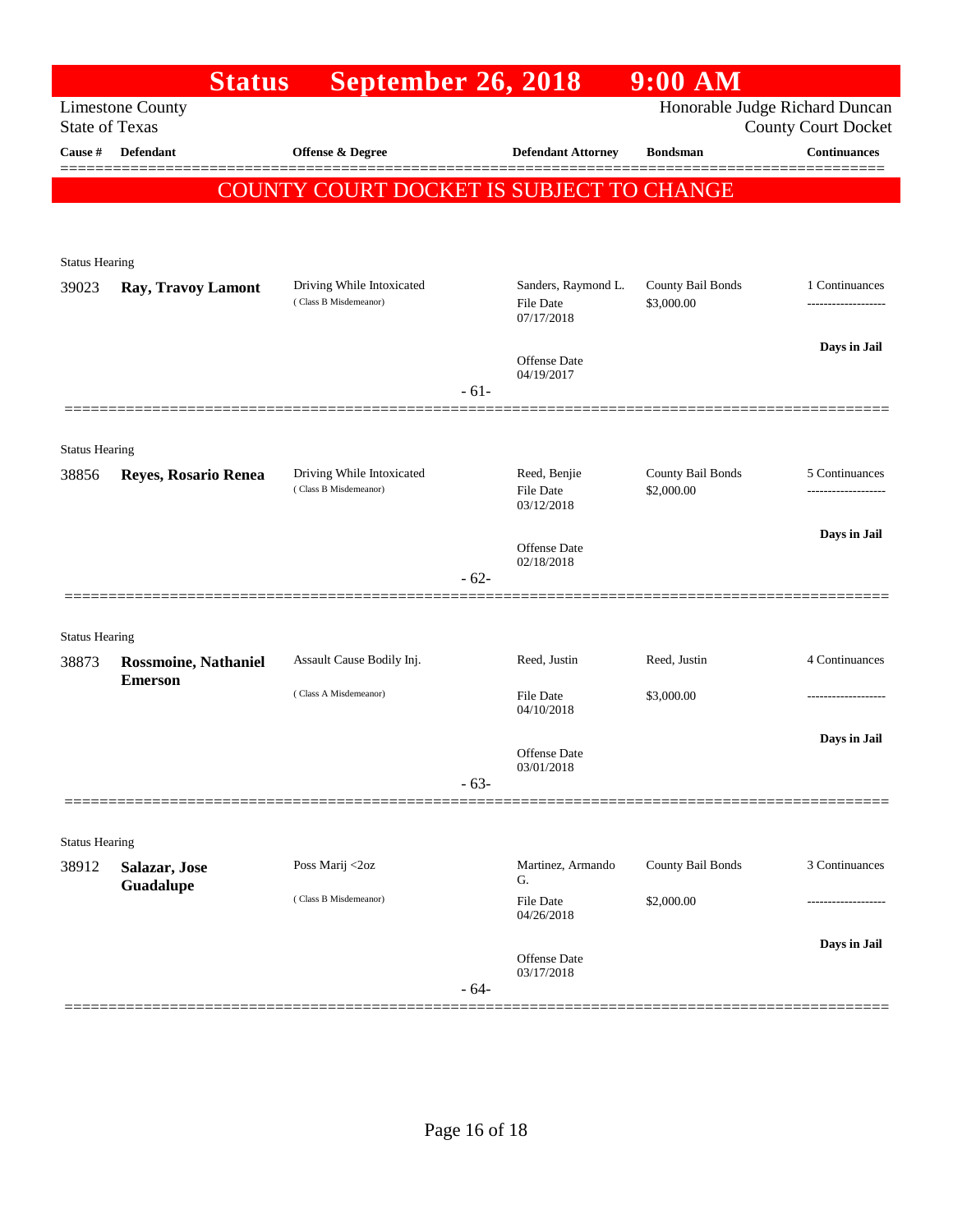| <b>Limestone County</b>        |                              |                                                     | <b>September 26, 2018</b>                         |                                 |                                                              |
|--------------------------------|------------------------------|-----------------------------------------------------|---------------------------------------------------|---------------------------------|--------------------------------------------------------------|
|                                | <b>State of Texas</b>        |                                                     |                                                   |                                 | Honorable Judge Richard Duncan<br><b>County Court Docket</b> |
| Cause #                        | <b>Defendant</b>             | Offense & Degree                                    | <b>Defendant Attorney</b>                         | <b>Bondsman</b>                 | <b>Continuances</b>                                          |
|                                |                              | COUNTY COURT DOCKET IS SUBJECT TO CHANGE            |                                                   |                                 |                                                              |
|                                |                              |                                                     |                                                   |                                 |                                                              |
|                                |                              |                                                     |                                                   |                                 |                                                              |
| <b>Status Hearing</b>          |                              |                                                     |                                                   |                                 |                                                              |
| 39016                          | <b>Sanders, Hallie</b>       | Driving While Intoxicated<br>(Class B Misdemeanor)  | Moore, David E.<br><b>File Date</b><br>07/17/2018 | County Bail Bonds<br>\$2,500.00 | 1 Continuances                                               |
|                                |                              |                                                     | Offense Date<br>05/06/2018                        |                                 | Days in Jail                                                 |
|                                |                              | $-65-$                                              |                                                   |                                 |                                                              |
|                                |                              |                                                     |                                                   |                                 |                                                              |
| <b>Status Hearing</b><br>38984 | Scott, Nakia Lasalle,<br>Jr. | Poss Marij <2oz                                     | Reed, Justin                                      | Reed, Benjie                    | 2 Continuances                                               |
|                                |                              | (Class B Misdemeanor)                               | <b>File Date</b><br>06/08/2018                    | \$2,000.00                      |                                                              |
|                                |                              |                                                     | Offense Date                                      |                                 | Days in Jail                                                 |
|                                |                              | $-66-$                                              | 04/21/2018                                        |                                 |                                                              |
|                                |                              |                                                     |                                                   |                                 |                                                              |
| <b>Status Hearing</b>          |                              |                                                     |                                                   |                                 |                                                              |
| 38916                          | Smith, Lovo, Jr.             | Occupational License<br>(Class B Misdemeanor)       | Reed, Bobby<br><b>File Date</b><br>04/30/2018     | County Bail Bonds<br>\$2,000.00 | 3 Continuances                                               |
|                                |                              |                                                     | Offense Date                                      |                                 | Days in Jail                                                 |
|                                |                              | $-67-$                                              | 03/15/2018                                        |                                 |                                                              |
|                                |                              |                                                     |                                                   |                                 |                                                              |
| <b>Status Hearing</b>          |                              |                                                     |                                                   |                                 |                                                              |
| 38837                          | Smith, Tawakani              | Fail To Identify Fugitive Intent Give<br>False Info | Reed, Benjie                                      | Reed, Benjie                    | 4 Continuances                                               |
|                                |                              | (Class A Misdemeanor)                               | File Date<br>02/23/2018                           | \$3,000.00                      |                                                              |
|                                |                              | $-68-$                                              | Offense Date<br>02/14/2018                        |                                 | Days in Jail                                                 |